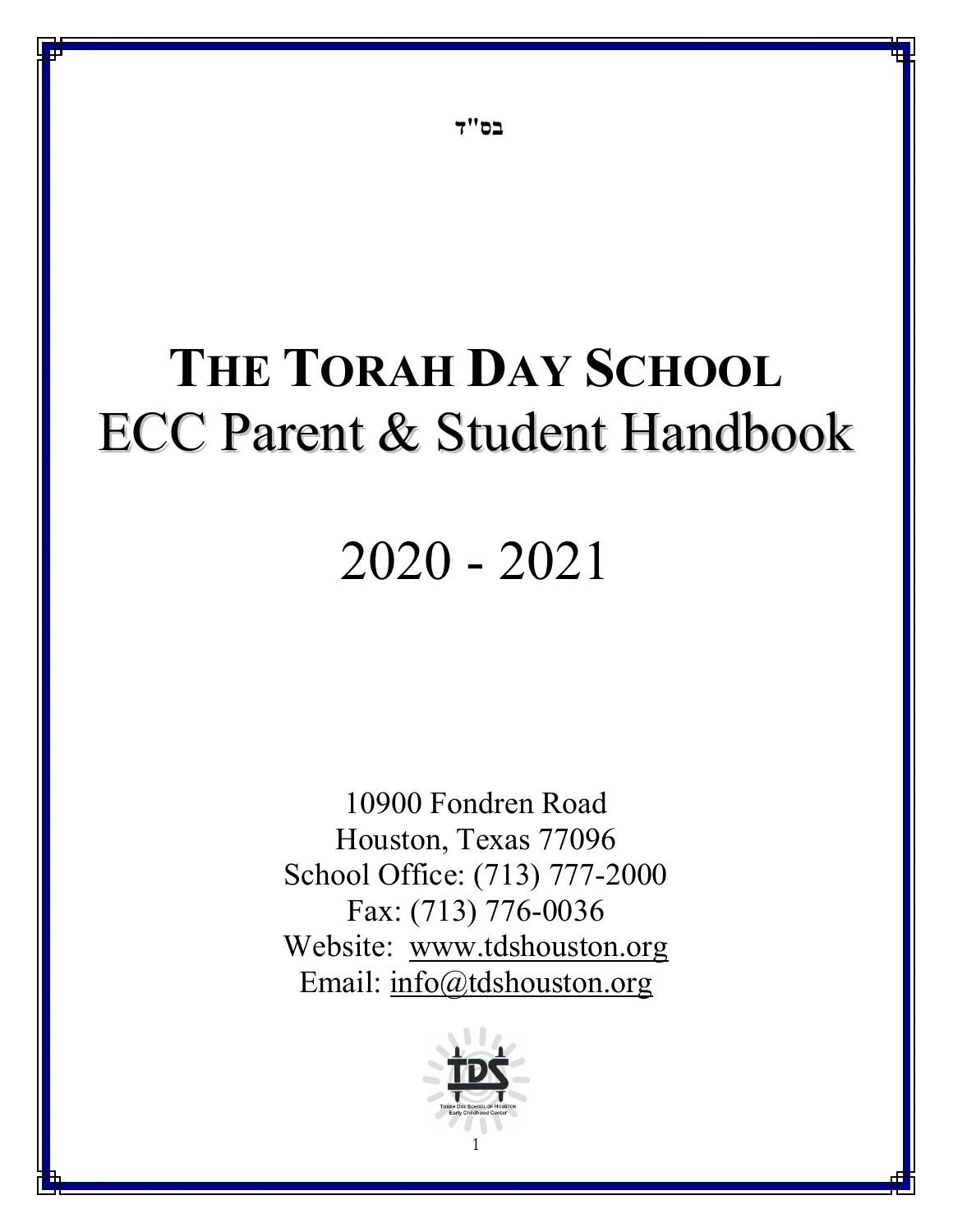# TORAH DAY SCHOOL OF HOUSTON

10900 Fondren Road Houston, Texas 77096 www.tdshouston.org Office: (713) 777-2000 Fax: (713) 776-0036 info@tdshouston.org

Executive Director: Rabbi S. Lazaroff Director: Rebbetzin C. Lazaroff clazaroff@tdshouston.org Principal: Rabbi Enan Francis efrancis@tdshouston.org Early Childhood Coordinator: Chaya Sara Kaufmann ckaufmann@tdshouston.org

Under the Auspices of Merkos L'Inyonei Chinuch A Beneficiary of the Jewish Federation of Houston An affiliate of the United Jewish Campaign Accredited by TAAPS – Texas Alliance of Accredited Public Schools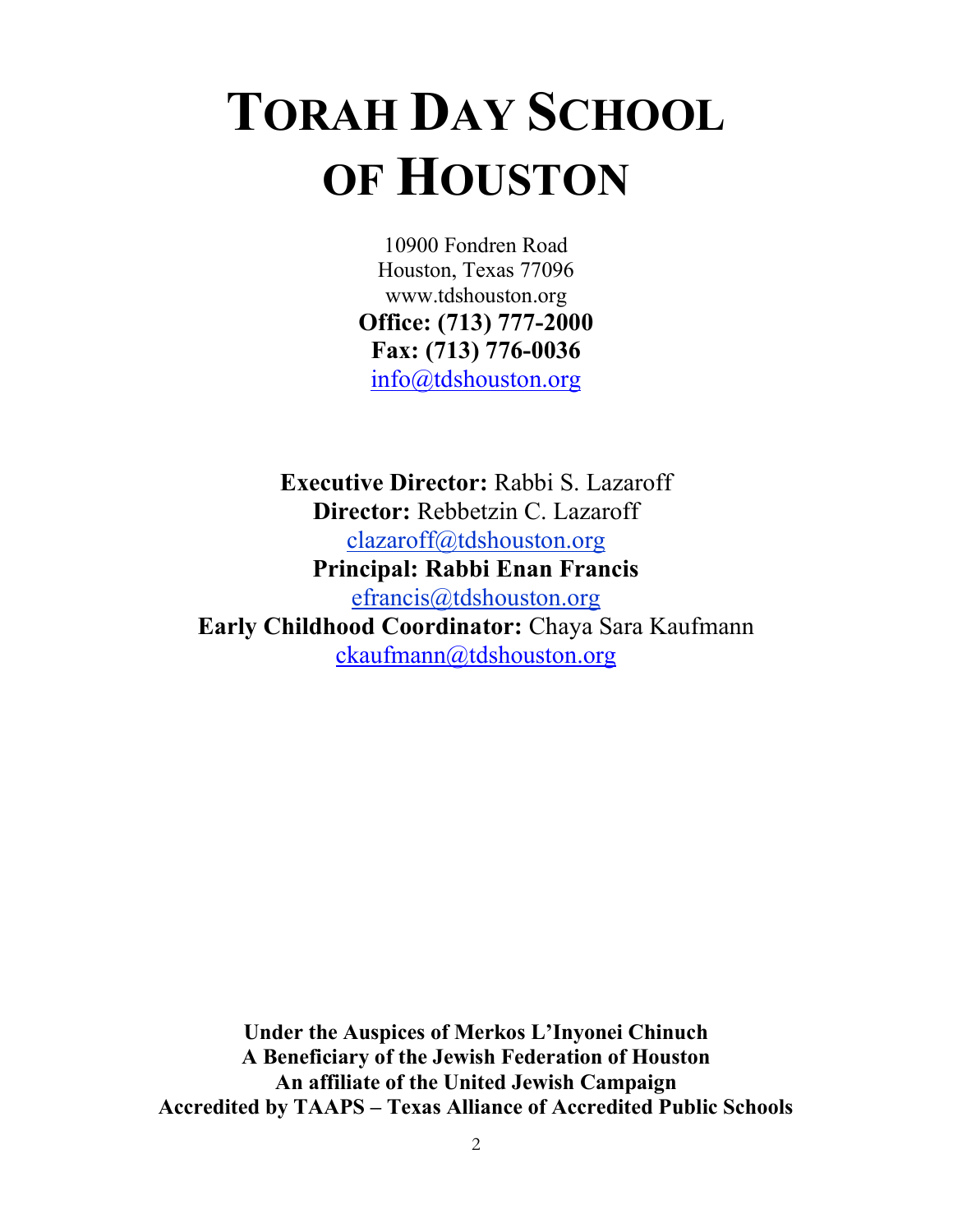A copy of the Minimum standards and Torah Day School's most recent Licensing Inspection Report are available for your review during regular school hours in the front office. Licensing Office: 713-940-3009 Website Address: www.dfps.state.tx.us/childcase Parents can report abuse or neglect by calling the Abuse Hot Line: 1-800-252-5400

We do not discriminate on the basis of race, religion, national origin, color, sex, age, or disability. It is our intention that all qualified applications be given equal opportunity and that admission decisions are based in the best interest for the child.

This booklet is designed to communicate the policies necessary to make our school a safe, healthy and productive learning environment. Torah Day School's education methods encourage students to become independent, responsible, resourceful, and creative individuals. The role and function of the staff is to maximize the possibilities for successful learning by providing a stimulating, nurturing and environment, combined with individual guidance and support.

Torah Day School is a gang-free zone.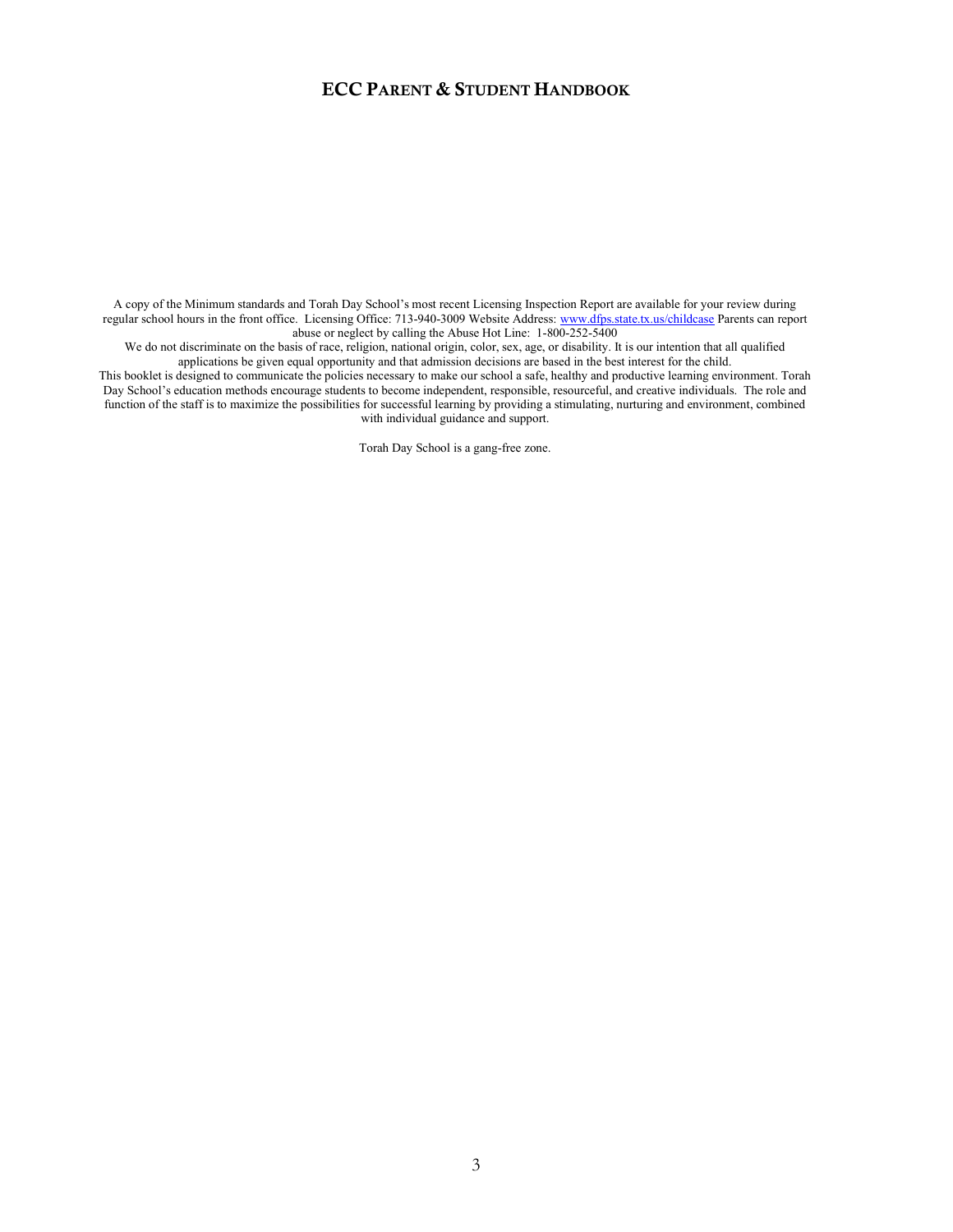# **TABLE OF CONTENTS**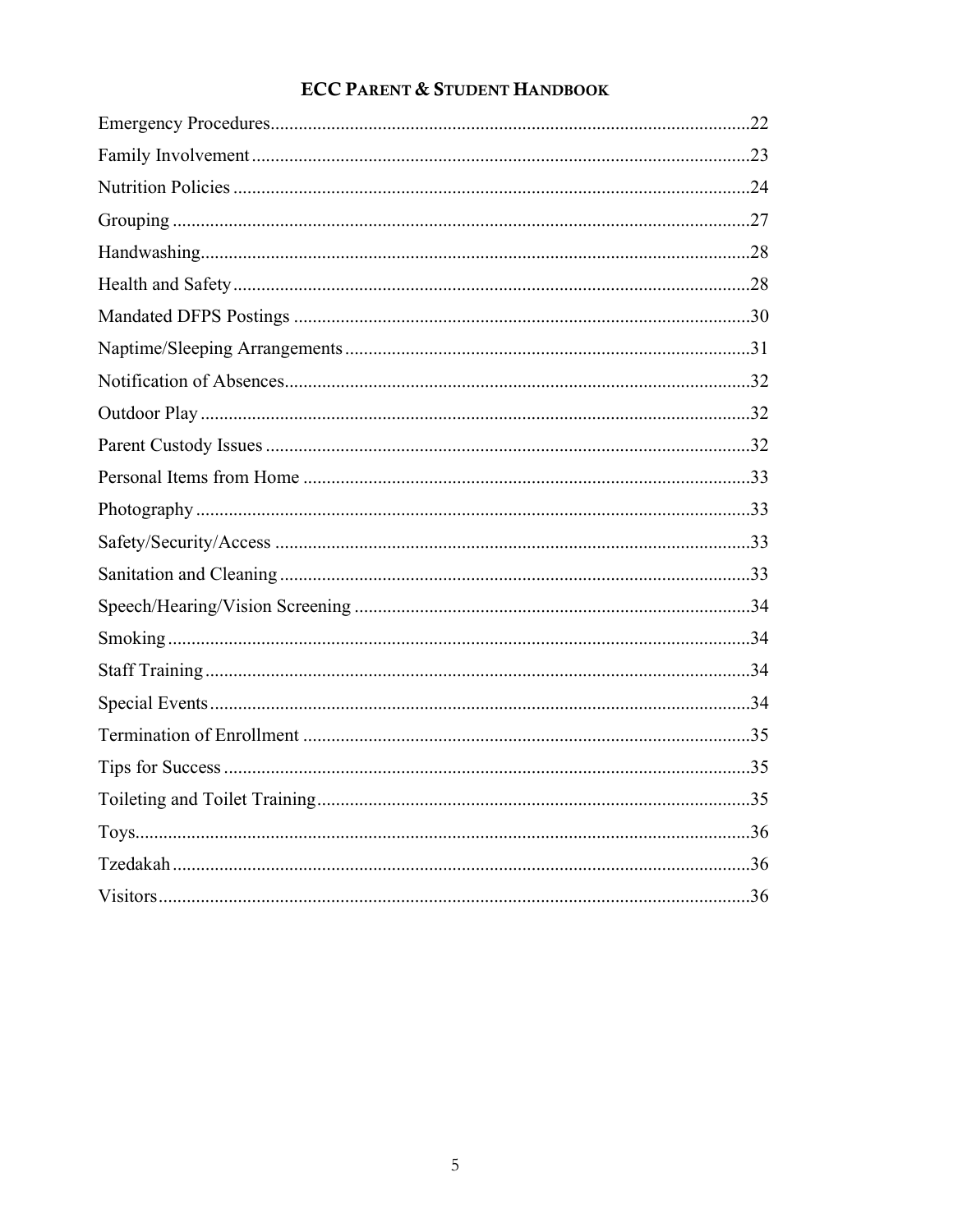## MISSION STATEMENT

The mission of Torah Day School is to provide and promote the highest quality Judaic and general education to a diverse community of Jewish children. Our aim is to motivate students to reach personal excellence, and to be conscientious members of society.

Within a warm nurturing environment, our focus is to inspire a love for learning, develop academic and social skills, and foster responsibility in each individual.

A well-balanced education will foster a commitment to using Torah values as a guide to the decisions of life, community, and life-long learning and teaching.

## OUR PHILOSOPHY

Torah Day School was founded on a philosophy that integrates the love of G-d, intellectual knowledge and understanding of the Torah, and the appreciation of the uniqueness of every individual of the community.

Our administration and staff implement this philosophy in all areas of Judaic and general studies while fostering a supportive environment for all our students. A Torah Day School education stresses holistic growth in the academic, spiritual, moral and social/emotional domains.

Rigorous academics are pursued with a recognition that our students possess a variety of learning styles and abilities. Students are taught to apply academic lessons from their practical settings to their daily lives. Respect for each individual's unique identity and talent forms the core of enhancing our students' sense of self.

Ethics and moral values are explicitly taught, modeled, and practiced throughout the daily life at school. Torah Day School teachers help students realize that the Judaic and secular worlds are interconnected. Faculty strive to inspire and motivate each child to enjoy learning and accept challenges while stimulating critical thought processes. They also promote the student's sense of responsibility for self and others by active community involvement. Students are encouraged to analyze their learning experiences in order to assess personal strengths and areas for improvement.

The creation of the State of Israel is one of the seminal events in Jewish history. Recognizing the significance of the State and its national institutions, we seek to instill in our students an attachment to the Land of Israel and its people as well as a sensitivity for their welfare.

By empowering the head, heart and soul, a Torah Day School education provides our students with knowledge, skills and attitudes necessary to become successful members of contemporary society.

#### OUR FACULTY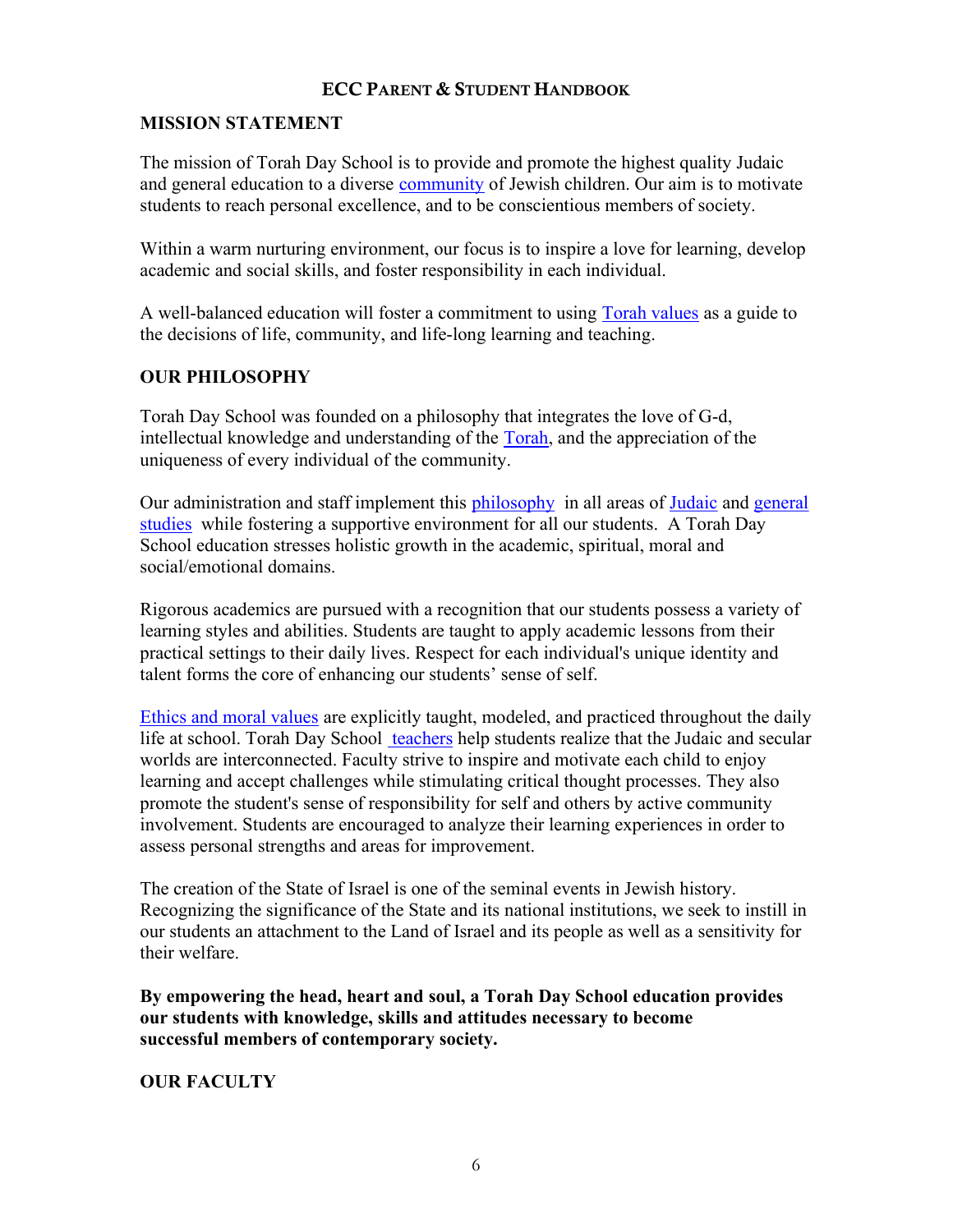Our facility is staffed by early childhood professionals. Our faculty is sensitive to the needs of children and families and is committed to high quality Jewish early childhood education. Teachers regularly attend educational workshops and professional development sessions, receiving a minimum of 24 hours of professional development each year as well as CPR and Pediatric First Aid training.

# GOALS AND OUTCOMES FOR CHILDREN

We provide a variety of developmentally appropriate activities and materials that emphasize concrete experiential learning in order to achieve the following goals:

- 1 Foster positive self-concept.
- 2. Develop social and emotional skills.

3. Develop cognitive skills by encouraging children to think, reason, question, problem solve, and experiment.

- 4. Encourage language and literacy development.
- 5. Encourage and demonstrate sound health, safety, and nutritional practices.
- 6. Enhance physical development and skills.
- 7. Encourage creative expression and appreciation for the arts.
- 8. Develop appreciation and knowledge of Jewish customs, traditions, and values.
- 9. Develop respect for social and cultural diversity.

10. Be responsive to individual family home values, beliefs, experiences, and language as well as to the individual learning needs of each child.

# GOALS AND OUTCOMES FOR FAMILIES

1. To feel supported in terms of your individual family home values, beliefs, experiences, and language.

2. To collaborate actively with our staff in facilitating your child's learning.

3. To develop or enrich your understanding and appreciation of Jewish cultural traditions, values, and celebrations.

4. To have the opportunity to volunteer and participate in our early childhood educational programming.

## OUR CURRICULUM FRAMEWORK

Our curriculum:

• Encourages the development of the "whole" child to include the domains of cognitive (early literacy, early mathematics, science, technology, creative expression and appreciation for the arts, health and safety, and social studies when age appropriate), language, social, emotional and physical development.

Uses Handwriting Without Tears and developmentally appropriate practices to plan activities for both the individual child and the class. Standards are incorporated into play, exploration, projects and studies, and large and small group times.

• Presents the developmental (cognitive, social, emotional, physical) and content-based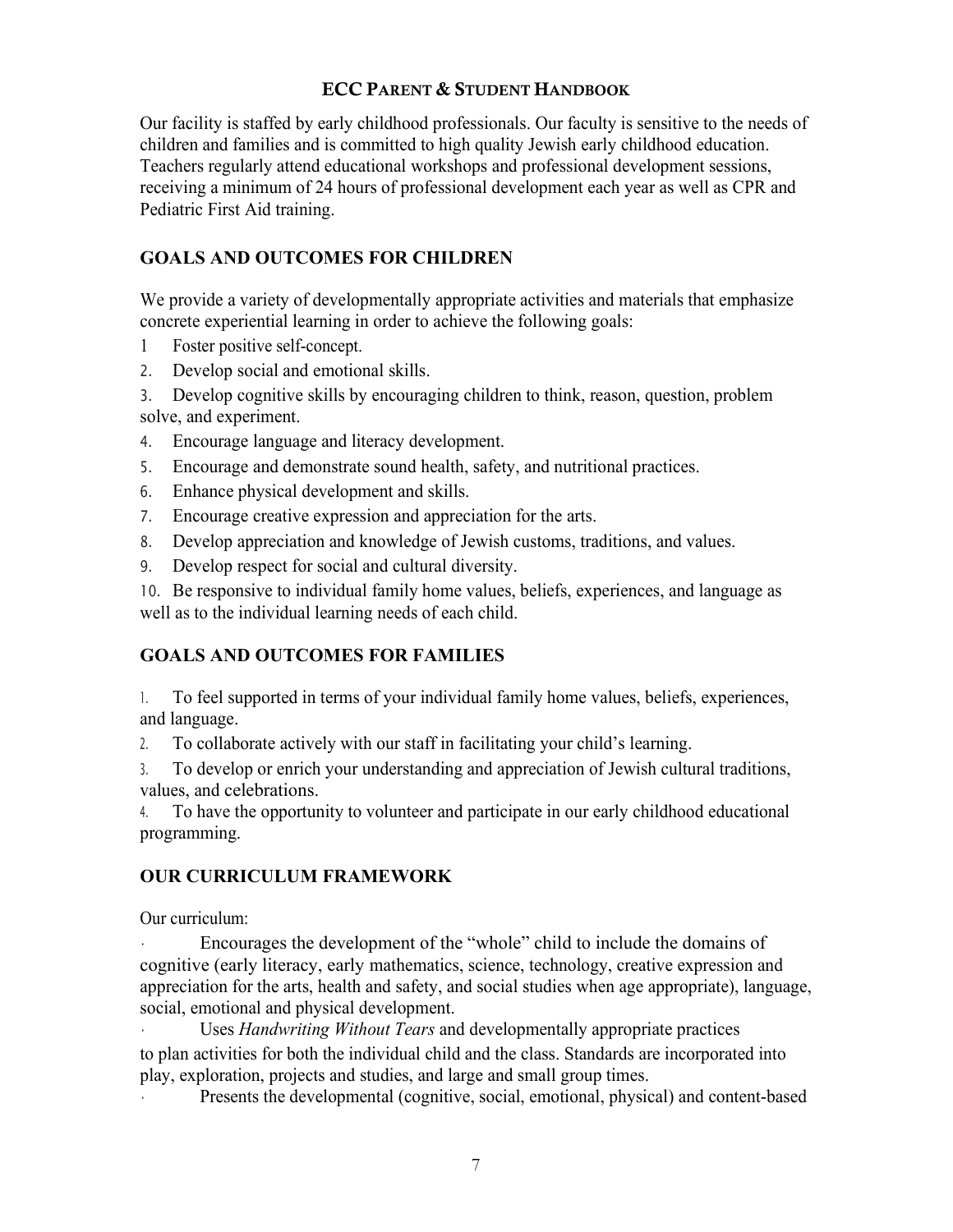(literacy, math, science, etc.) domains in an integrated manner.

• Reflects diversity (gender, age, language, and abilities) and is culturally sensitive and responsive of individual family's values, beliefs, and home language. This can be observed in interactions as well as evident in equipment and materials.

Is primarily "child-centered" and emergent. Activities, materials, and themes are "driven" by the developmental needs of children in the classroom as well as their interests. Input into the curriculum also comes from children's families and the community. The teacher capitalizes on these and uses them an as avenue for intentional teaching. Project work is valued and encouraged.

Is play-based with large blocks of time allocated to children's self-initiated learning choices, which include creative expression and play. The schedule provides opportunities for small-group and large-group activities as well as individualized instruction.

• Provides materials and experiences that are presented in an organized learning environment (both indoors and outdoors) to include learning centers for preschool children. Children freely explore and experiment with materials and other children as well as with teachers who attempt to scaffold learning with them.

• Uses assessment and curriculum goals and objectives that are interrelated and viewed as tools that tie together early learning standards, activities and materials, observation and assessment.

# JUDAICA

As our program is grounded in Judaism and the Jewish religion, these themes are present daily in the classroom. We observe all Jewish holidays, follow the laws of Kashrut (Kosher dietary laws) and continue to teach Jewish values at the child's developmental level. Foods appropriate to Jewish holidays are prepared by and eaten by the children. The daily class music emphasizes songs in Hebrew and English related to Jewish themes. Children will be introduced to a simple Hebrew vocabulary, such as colors, numbers, and names of animals. The visual environment is created by posters, photographs, and objects that reflect our Jewish traditions. Teacher-made and commercial materials and games related to Jewish themes are integrated into daily activities. A Judaic resource coordinator, Morah Chaya Sara Kaufmann, works with each class regularly to provide materials and activities that focus on Jewish customs, traditions, and values. To strengthen family life, the parents are invited to join the children in the celebration of some holidays.

We observe laws of kashrut at TDS. The following policies apply:

- Lunches should be only dairy (No meat is allowed).
- Tuna fish, salmon and other non-shellfish seafood may be served with dairy.
- Fresh fruits and vegetables are considered kosher.

#### OUR APPROACH TO LEARNING

We provide a supportive, nurturing environment that promotes the emotional, social, physical, cognitive, and spiritual development of young children. We work in partnership with families to provide loving, responsive, consistent care and education to their children. Our program serves as a laboratory for the growing child's experiments in the mastery of new skills.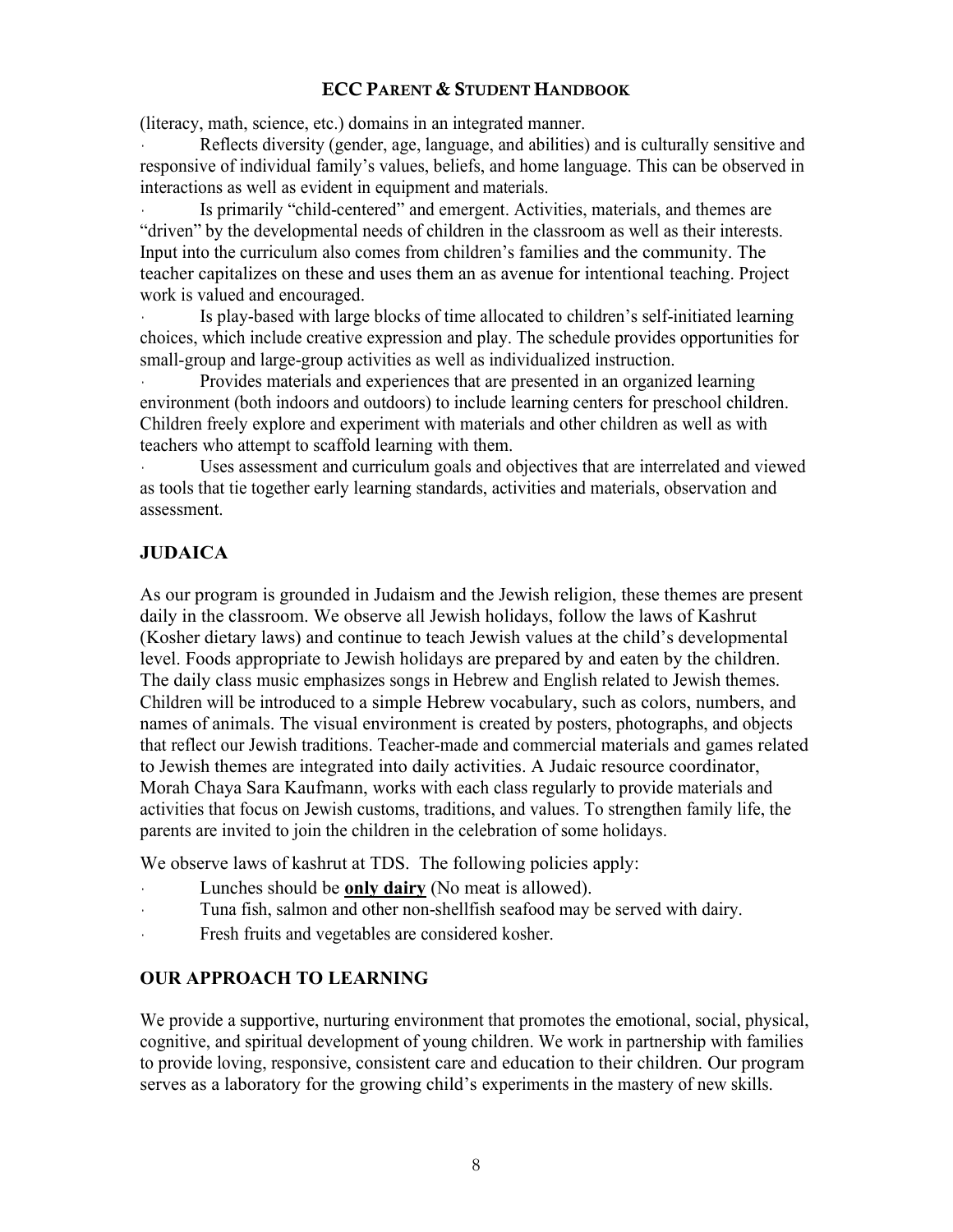Our program encourages active exploration of the environment, from the youngest child learning through experimentation to the oldest investigating the physics and chemistry of the world around him. We promote curiosity, individual interests, creativity, and the development of self-esteem through play, the vehicle by which children learn and develop. We facilitate a child's development as he/she becomes a competent individual, increasingly independent in action and thought as he or she acquires new skills and knowledge. We view each child as unique and plan for individual needs. In addition, we help children gain an understanding of their own feelings and those of others, and we create a setting in which children can participate in cooperative, noncompetitive play.

The environment is set up to be cozy and welcoming as well as stimulating and challenging. Each classroom has its own arrangement of areas and materials, daily schedule and routines that are designed to suit both individual and group needs. Within this framework, children have many choices. There is time to be active, time to

relax, time to explore outdoors, time inside. Self-directed activities and materials are available, as are specially prepared ones.

Problem solving, experimentation, and social interactions are encouraged through daily use of developmentally appropriate materials and activities. These may include blocks, dramatic play, water and sand, art, cooking, music, movement, group times, manipulatives, math, science, outdoor play, caring for animals, books, and language experiences.

# OUR APPROACH TO CREATIVITY

Our teachers provide an environment that supports creativity by providing a large variety of open-ended materials, ones that lend themselves to various uses. We emphasize process, not product. In the process, the child can learn to experiment, explore, discover, enjoy sensory experiences, communicate, relive experiences, and work out fears. Any end product is usually secondary to the enjoyment of doing the activity for a young child.

## OUR APPROACH TO LANGUAGE ACQUISITION

Children begin acquiring language from infancy by listening to the sounds of the voices and observing the print that is present in their environment. Teachers promote language acquisition by conversing with children during their play, regular routines, and at mealtimes. Experiences with books, flannel boards, discussions, puppets, storytelling, and other activities aid in the child's language development, help him/her learn about the world, and promote an early appreciation of literature.

# OUR APPROACH TO LITERACY

Our approach to literacy development is based on accredited literacy programs, such as Rice Literacy Project and is a continuum of reading and writing development is used as goals of literacy instruction. We introduce the concept of sight words and guided reading with our children.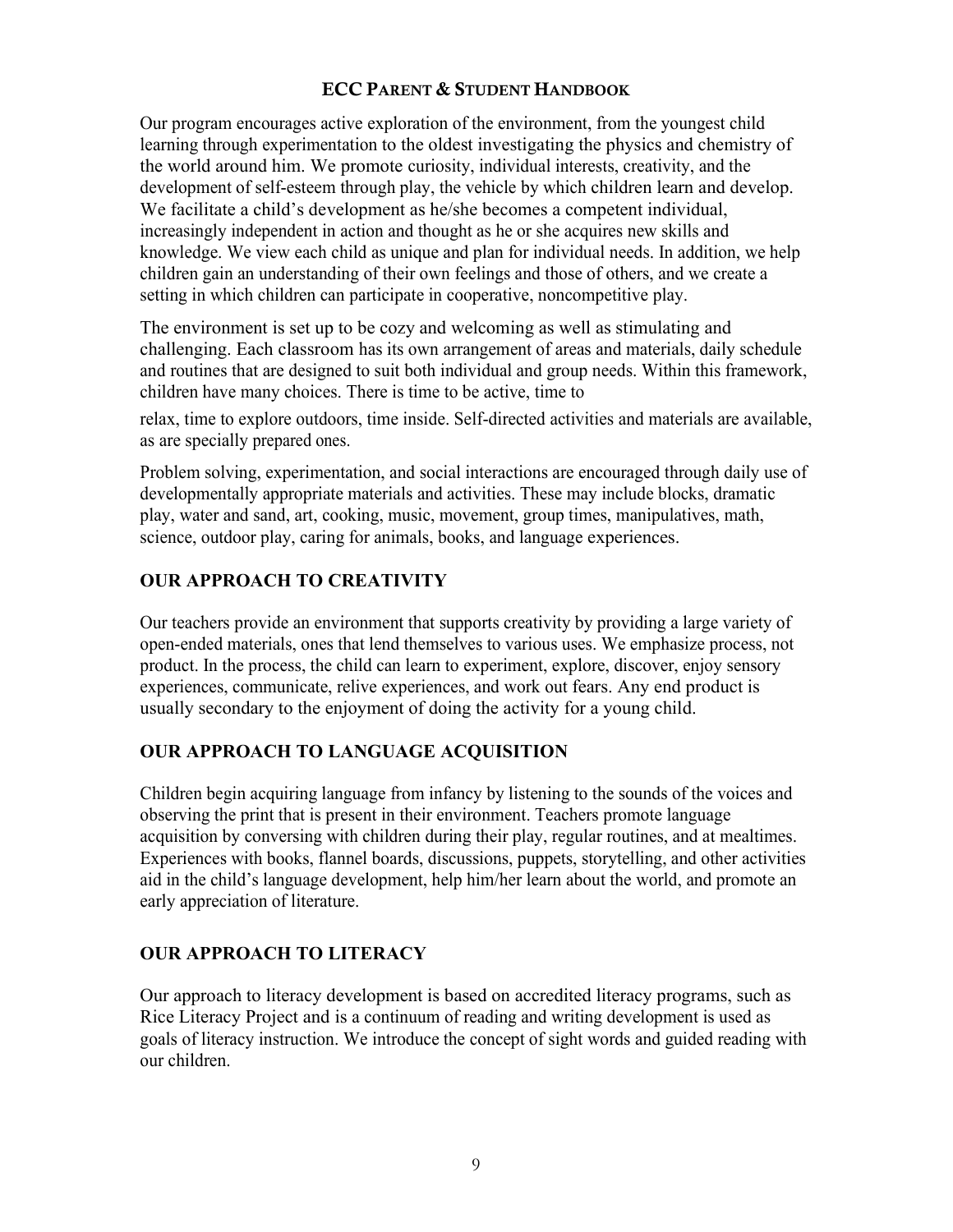We will work with each child based on his/her developmental needs; some children will master skills earlier; some will need more time to develop these skills. Our primary goal is to develop a love of reading and writing while nurturing each child's development in a positive and supportive manner.

## OUR APPROACH TO MATHEMATICS

• Mathematical concepts and skills are integrated into our curriculum based on the developmental needs of each child:

• One-to-one correspondence (understanding that one group has the same number of things as another)

• Number sense and counting (the connection between quantities and counting)

Sets and classifying (things that can be put together in a group based on a common criterion such as color, size, shape, or use)

• Comparing (finding a relationship between two things or sets of things on the basis of a specific characteristic or attribute such as size, height, or number)

• Shape (circle, square, triangle, rectangle, rhombus, and ellipse)

• Space (position: on-off, over-under, in-out, above-below, etc.; direction: up-down, forward-backward, around through; distance: near-far, close to-far from; organization and pattern: arranging things in a pattern until they fit or until they please the eye; construction: change the size and shape of the space to fit what is needed for things)

• Parts and wholes (understanding the idea that some things are made of special parts, that sets of things can be divided into parts, and that whole things can be divided into smaller parts)

• Ordering (higher level of comparing – placing things in a sequence from first to last)

• Patterning (making or discovering patterns such as sequence by color or number, patterns in nature, patterns in movement, such as clapping or marching)

• Measurement of volume, weight, length, temperature, and time (introducing measurement using informal tools such as nonstandard units and estimation).

#### OUR APPROACH TO SCIENCE

The science curriculum is based on a questioning approach. Children are encouraged to explore and experiment in a hands-on environment that encourages the discovery of cause and effect. They will do:

- Observing using the senses to gather information about objects or events
- Comparing looking at similarities and differences in real objects

• Classifying – grouping and sorting according to properties, such as size, shape, color, use, and so on

Measuring – quantitative descriptions made by an observer either directly through observation or indirectly with a unit of measure

• Communicating – communicating ideas, directions, and descriptions orally or in written form such as pictures or graphs so others can understand.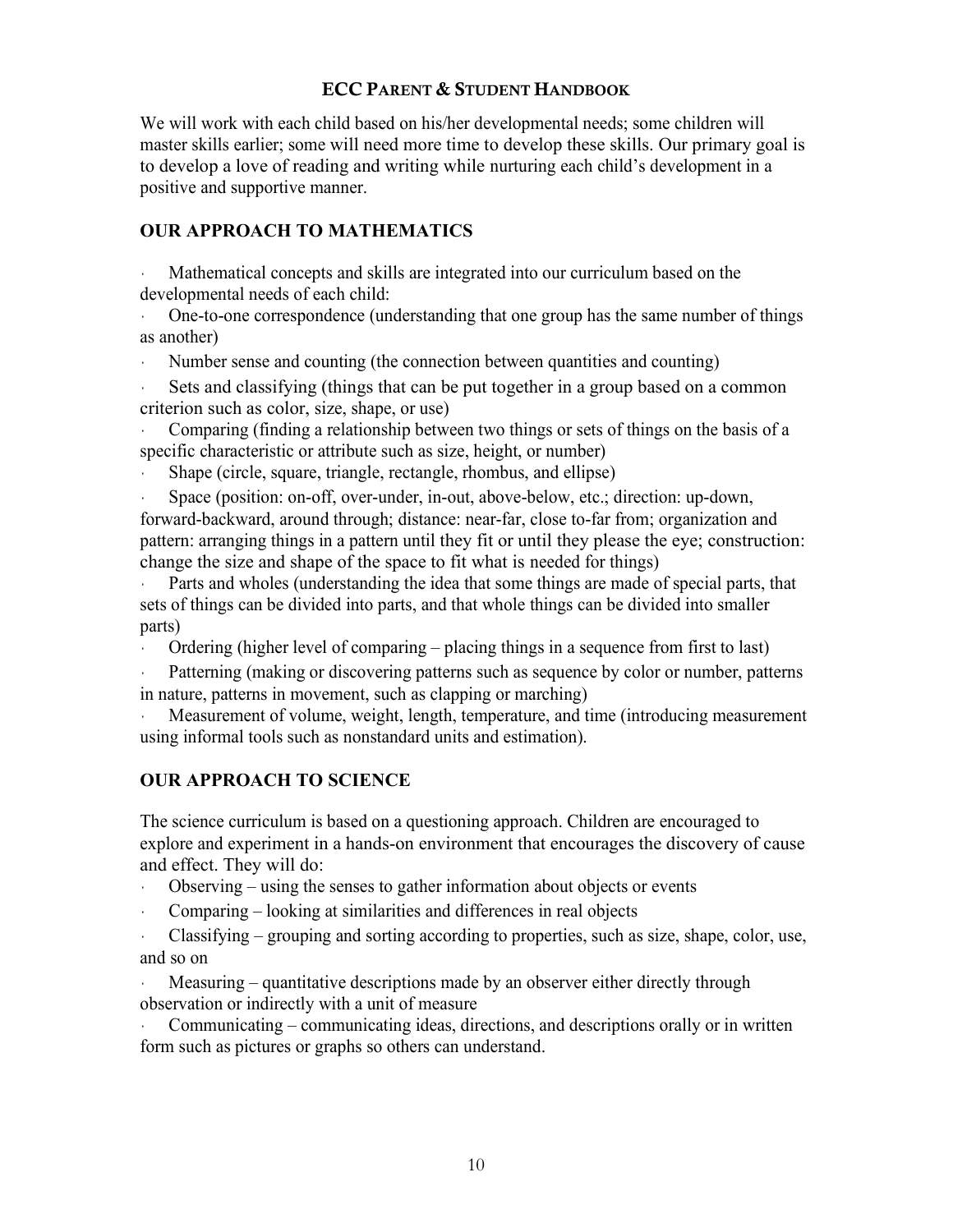# OUR APPROACH TO PHYSICAL DEVELOPMENT

We promote gross motor development by giving children opportunities to use their large muscles in a variety of ways such as walking, running, jumping, and hopping. We have a playground and fields with equipment and activities, which promote the development of competence and confidence in each child's use of their body. Additionally, children experience music and movement with their teachers and a trained instructor.

We promote fine motor development by providing numerous activities such as finger painting, playing with play dough, cutting with scissors, working puzzles, stringing beads, building with blocks, drawing and "writing".

## OUR APPROACH TO SOCIAL AND EMOTIONAL DEVELOPMENT

We support a child's developing sense of self. We provide a nurturing environment of encouragement and genuine respect so that children are able to develop confidence and competence by being given chances to take initiative, experience success in performing difficult tasks, and figuring things out for themselves. We encourage children to learn selfhelp skills such as serving their own snack and water, dressing and undressing, toileting, washing hands, and cleaning up after themselves. Developing these skills adds to the child's feelings of accomplishment and self-worth.

# OUR APPROACH TO DISCIPLINE AND GUIDANCE

Like all aspects of child development, emotional development progresses in stages; time and maturity are needed for children to develop emotional mastery and behavioral control. Our goal is to help children develop independent, responsible, and caring behavior and to develop positive self-esteem.

Our teachers help children find constructive ways to express needs and feelings, ways that are reasonable for particular levels of social competence and maturity. Because a young child does not yet understand the consequences of behaviors, we provide appropriate limits. This allows children to explore with confidence, knowing that an adult will protect them against injury. These limits match the level of development and the individual needs of each child; they are simply and consistently stated, along with an explanation of what the child is supposed to do and a reason why the behavior in question is unacceptable.

There are many strategies a teacher may use when a child exhibits challenging behaviors. Effective techniques may include redirection to a different activity; problem solving and negotiation; restructuring the classroom space or schedule; reinforcement of positive behaviors; ignoring negative actions; providing activities that are of interest to the child; or anticipating problems and eliminating them before they occur and using praise and encouragement of good behavior instead of focusing on unacceptable behavior. We emphasize helping children solve problems themselves. We help them identify the problem and generate possible solutions and to find mutually satisfying solutions.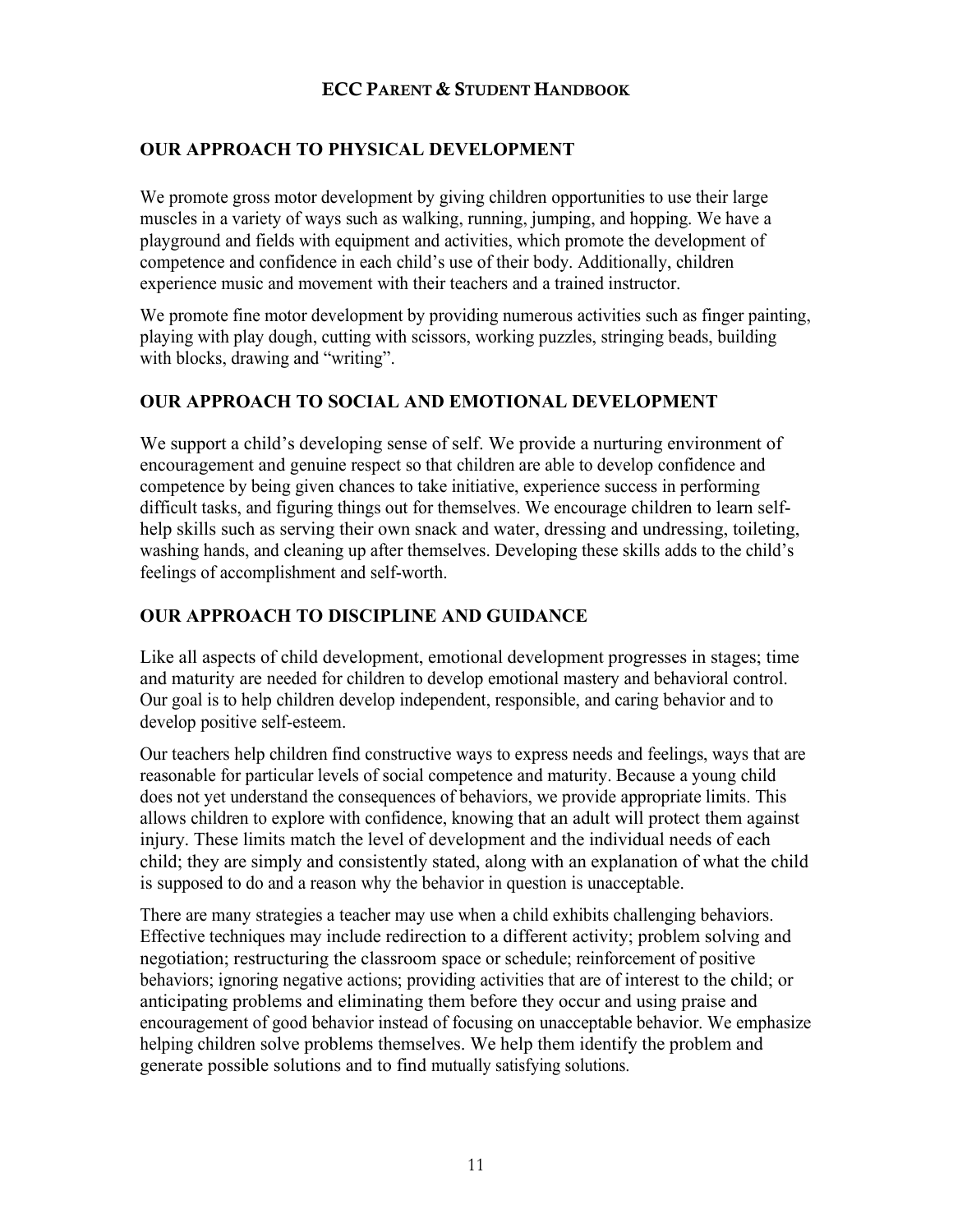Children learn to express their feelings and ideas as well as to listen to others as they express themselves. Depending upon the age and the individual, this may mean more facilitation on the part of the teachers. Gradually, as a child matures, the responsibility for managing behaviors transfers from the adult to the child as he/she gains more competence in handling his/her own problems and gains more self-control.

We recognize that at times a child can exhibit certain behaviors at school and others at home; the demands on a child in a group setting are often very different from what is required at home. Families are asked to keep teachers informed about routines at home and any changes that may occur in the child's home life. Regular written and/or verbal communication is maintained with parents, and conferences and family meetings are scheduled throughout the year. These conferences serve many purposes from simple information sharing to active problem solving regarding disturbing or difficult behaviors. Teachers and parents work together to find a consistent approach; this sometimes means changing a routine or approach at home or trying a new technique, but always maintaining open lines of communication.

# POLICIES AND PROCEDURES

Parents will be notified in writing of any changes to operational policies or the enrollment agreement. A copy of the updated operational policies must be signed and dated by each family.

#### ACCREDITATION/LICENSING

Torah Day School is accredited by Texas Alliance of Accredited Private Schools (TAAPS) and licensed through the Texas Department of Protective and Family Services (TDFPS). Additional certification for Torah Day School of Houston is provided by the National Accreditation Board of Merkos - Central Organization for Jewish Education, based in NY. Theirs is the benchmark of a Jewish Day School's limudei kodesh and general academic studies programming. Individuals requiring further information about either of these two accrediting bodies are encouraged to contact them directly.

Additionally, Torah Day School is an affiliate of The Jewish Federation of Greater Houston and a beneficiary of the United Jewish Campaign.

Families may review a copy of TDFPS Minimum Standard Rules and the most recent licensing inspection report upon request. Parents may contact the local licensing office at 713.940.3009, child abuse hotline at 1.800.252.5400, and TDFPS website at www.dfps.state.tx.us.

#### ADDRESS, TELEPHONE, OR WORK CHANGES

Any changes in address, phone number, work location, e-mail address, or emergency contact information must be reported promptly to the School Office and changed on your child's records. You may email the updated information to  $info@tdshouston.org$ .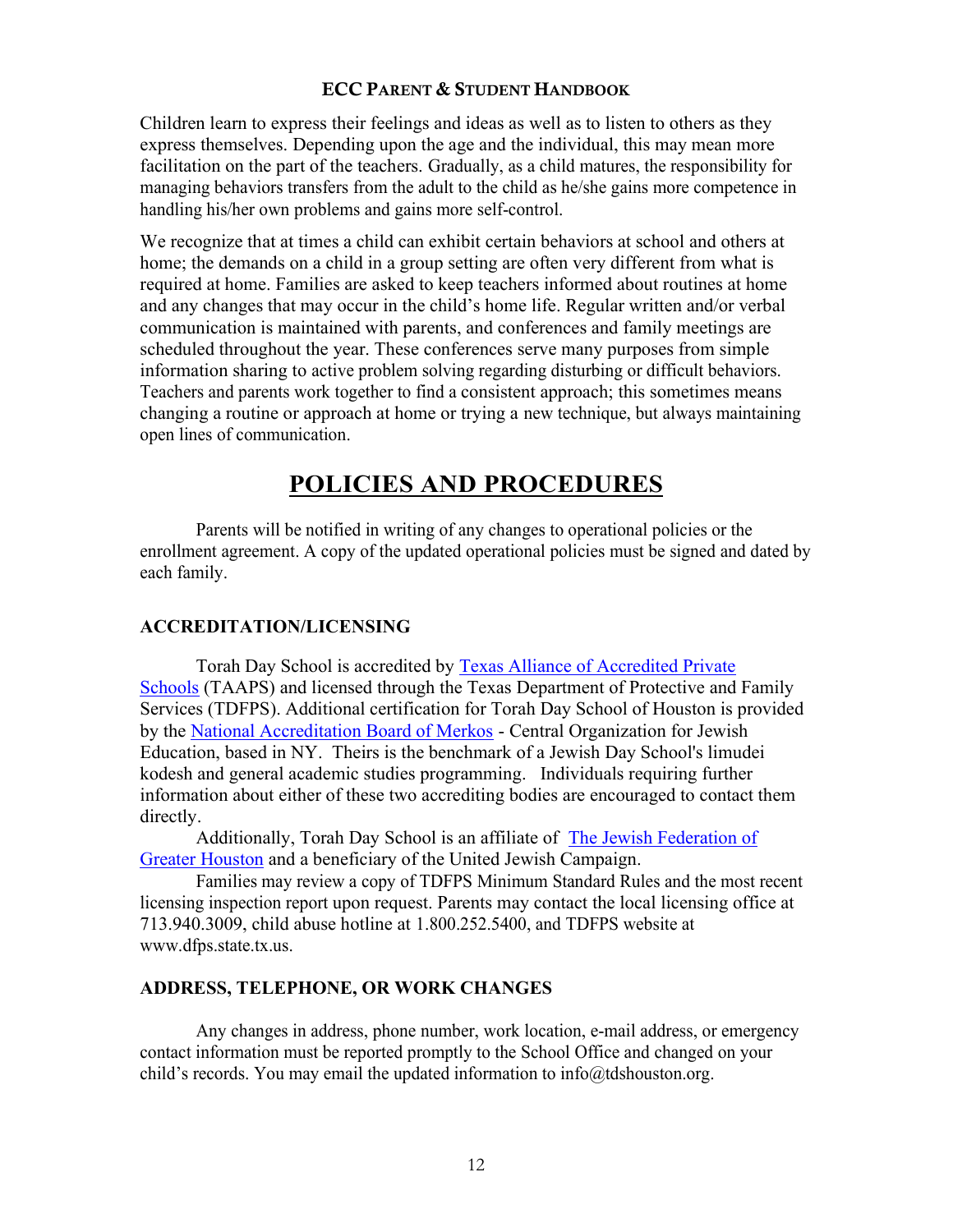#### ARRIVAL AND DEPARTURE

We strive for arrival and departure time to be a pleasant transition for you and your child. Teachers are eager to help with this and will assist you in the transition. In some cases, it is not clear when assistance is needed so please let the teacher know if help is required.

Do not leave children unattended in a parked car, and do not leave the car idling when you are picking up your child. Do not leave purses or other valuables in your car where they are visible.

Do not leave car in loading zone and enter building.

To provide a consistent and positive learning environment for your child please help us by:

• Helping your child put his/her belongings in the cubby

• Children in EC2 – K may use early care. Do not leave any child unattended. All children must be walked to early care, which takes place in the lunchroom or the playground area.

It is beneficial for all children to be a part of the morning circle routine. Check with your child's teachers about the time of their meeting.

Let a teacher know if you need help when you are ready to say good-bye to your child.

• No cell phone use during carpool.

Additionally, as we are establishing routines for the children that help them feel more secure and competent, please take your visits with other parents outside of the classroom.

Arrival and departure can be hectic, confusing times for parents, children, and teachers. Although communication is very important, we ask that parents refrain from lengthy conversations with teachers and understand when teachers need to end a conversation in order to tend to and supervise the children. Extended discussions between parent and teachers should be reserved for telephone contact, parent-teacher conference, or at a scheduled time when the teacher is not responsible for the supervision of children.

The policy for release of children is as follows:

- 1. A child is released only to a parent or an adult designated in writing by the parent (on emergency card or letter written by parent).
- 2. If you authorize an individual not listed on your emergency card to pick up your child, please email the name and contact information for that person to info@tdshouston.org.
- 3. If a person authorized to pick up a child is unknown to the staff, the staff will require the picture identification on the person's driver's license and will record the license number.
- 4. If a parent calls to authorize the emergency release of a child when note, fax, or email is not possible, we will verify that the caller is actually the parent.

Please be on time to pick up your child at his/her scheduled departure time. Children become anxious and worried when they are not picked up promptly. All safety belts must be functioning. Please be sure to check safety belts before picking up your child. A child will not be placed in a car unless a working safety belt is available.

There is **no parking** or **passing** permitted in the car pool lane.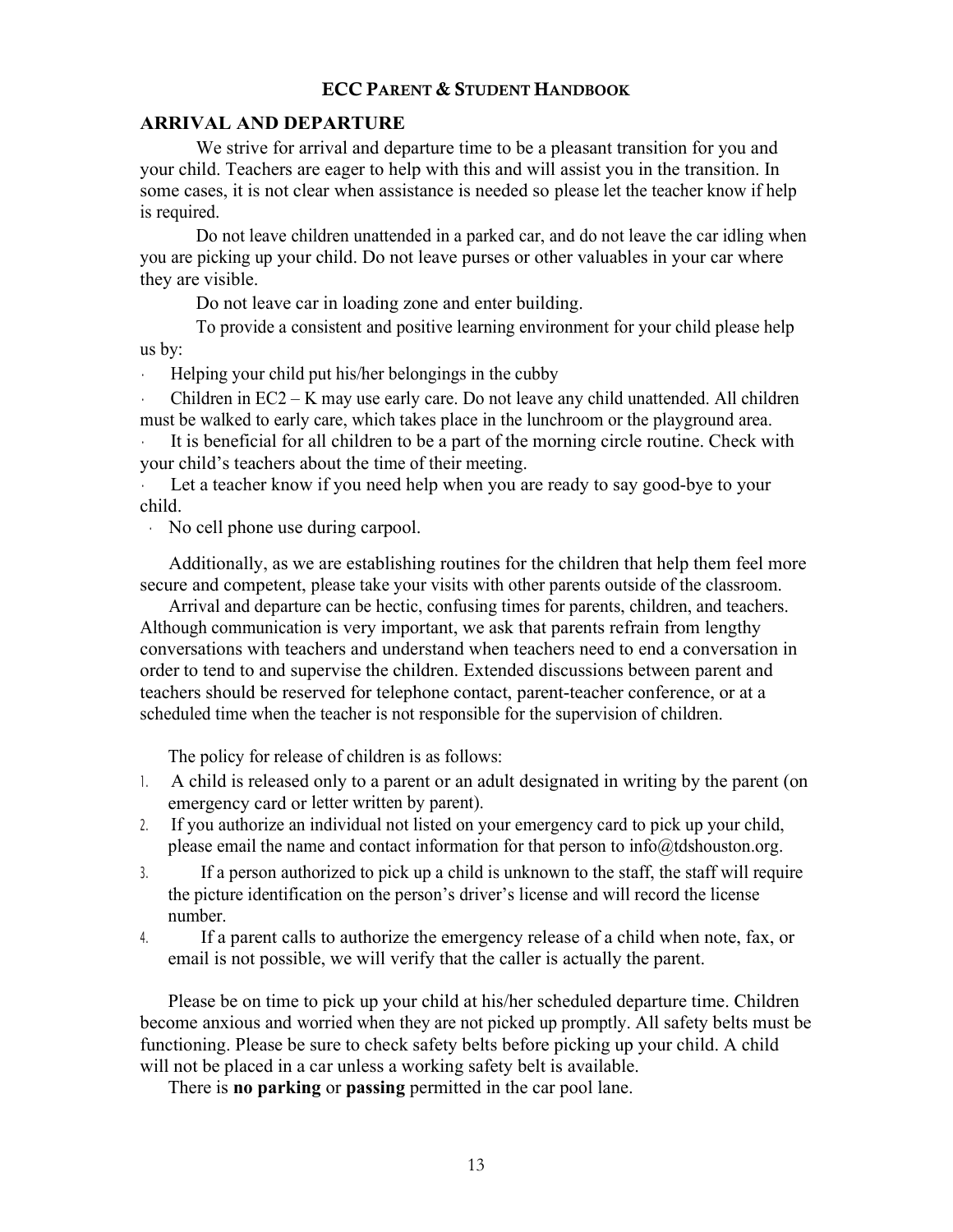Turn your engine off while assisting your child in and out of the vehicle. - EC 2 see arrival information

Parents must buckle their own child into the car seat before leaving the car pool lane.

#### Early Dismissal on Half Days

EC1—Kindergarten: 11:45 a.m.

#### Arrival and Departure Times

| EC1          | $8:30$ a.m. $-12:00$ noon (optional extended day till 2:15) |
|--------------|-------------------------------------------------------------|
| EC 2         | $8:30$ a.m. $-12:00$ noon (optional extended day till 2:15) |
| EC 3         | $8:30$ a.m. $-2:15$ p.m.                                    |
| PreK         | $8:30$ a.m. $-2:15$ p.m.                                    |
| Kindergarten | $8:30$ a.m. $-2:15$ p.m.                                    |

Aftercare for EC 1, EC2, EC 3, PreK and Kindergarten 2:15p.m.–3:40p.m.

#### ARRIVAL

Enter the parking lot at the "Entrance" sign only. Drive your car in the car pool lane toward the exit, stopping behind the car in front. Upon reaching the loading area, turn off your engine. A teacher will assist your child from the car. Please do not leave your car to escort your child. If you wish to walk your child inside, please use the properly designated parking spot in the lot.

Students need to arrive at school on time. Promptness ensures a successful adjustment to the daily routine. EC 1 students must be walked in by a parent, guardian or older sibling of elementary age. Cars of EC 1 parents need to be parked in the parking lot. There is no parking in front of the dish Mikveh.

The school does not provide supervision for students prior to 8:00 A.M.; Please do not leave students unattended on the school grounds.

#### DISMISSAL

Please pick up your child promptly at the end of the school day. This will enable teachers to clean up and prepare for the next class.

If someone other than yourself will be picking your child up on a given day, please give written notice, dated and signed by you, stating the name of the individual you are authorizing to pick up your child. No child will be dismissed to an individual not authorized to pick him/her up.

#### SEPARATION PROCEDURES

Separation can be a difficult time for children, the following outlines how we will assist at drop off:

• Teachers will step in as needed

- When the parent is ready the teacher will be ready to assist
- They will engage the child in an appropriate activity
- We ask that you tell your child you will be back later

• A conference will be held to discuss next steps if separation continues to be difficult for the family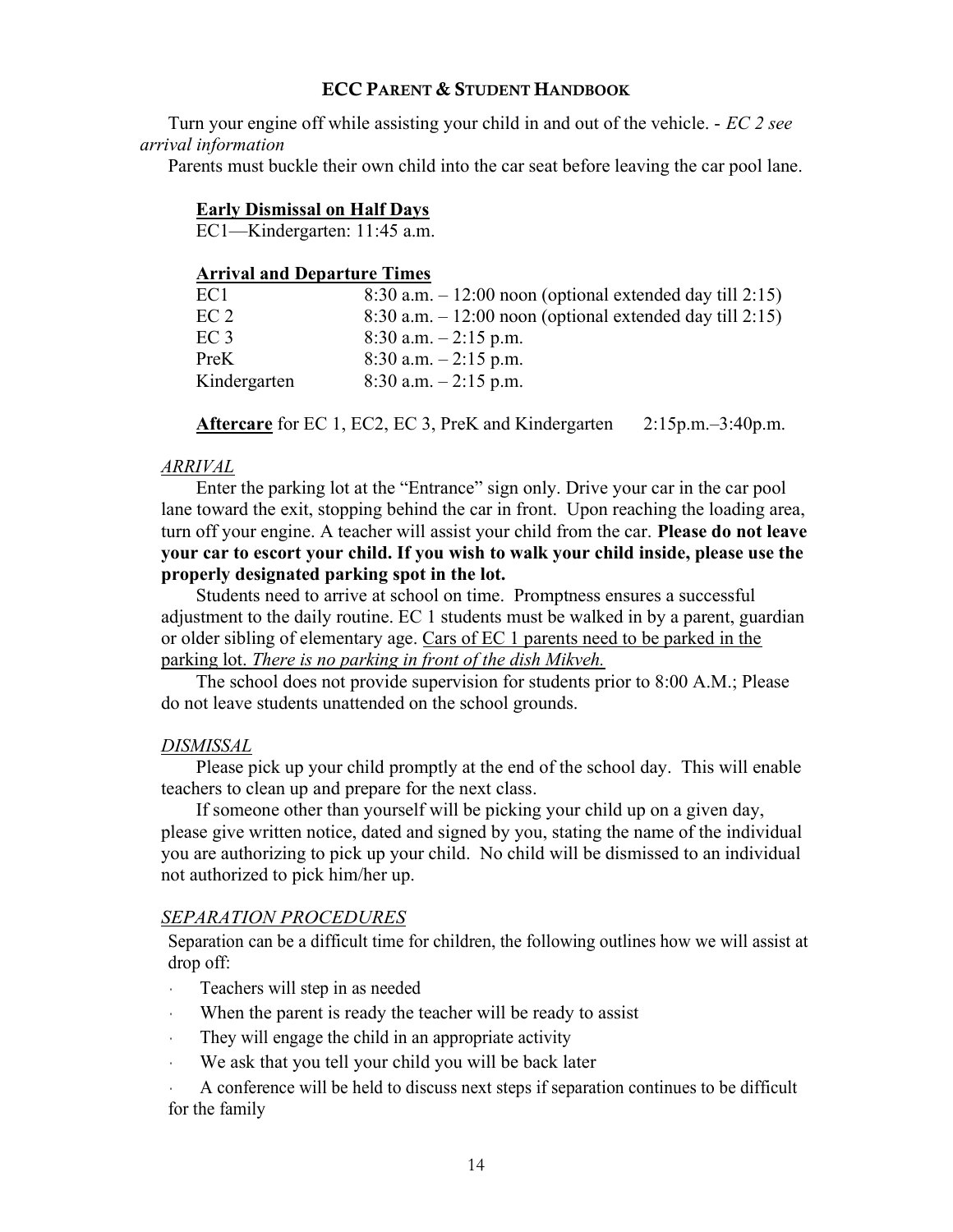The following outlines procedure for separation from the class due to illness while waiting to be picked up:

Teachers will explain to the child what is going to happen and who will be picking them up

The child will be taken to the front office where they will remain with a familiar adult until they are picked up

#### ASSESSMENT

#### OUR APPROACH TO ASSESSMENT: METHODS AND PROCEDURES

Our teachers and director of the Early Childhood Program use a variety of formal and informal measures to assess routinely the growth and physical, social, emotional, cognitive, and language development of your child. Teachers receive on-going professional development on the use of assessment procedures, including interpretation of the results as well as the conditions under which children are assessed. Assessment will occur within the natural setting of the classroom. The information from the assessments, parent input and screenings for the children will be integrated with the curriculum goals and lesson planning to support individual learning styles and needs.

#### USE AND PURPOSE

We use assessment for the following purposes:

- To describe the developmental progress and learning of children
- To improve curriculum and adapt teaching practices and the environment
- To identify children's interests and needs
- To identify children who may require intervention and arrange for developmental screening and referrals for diagnostic assessment
- To communicate with families
- To plan program improvement

#### ASSESSMENT PORTFOLIOS

Assessment portfolios consisting of work samples, observations, anecdotal records, assessment rating, scales data, and other methods to assess and record development and abilities, will be kept by the classroom teacher each year for each child and updated regularly during the year. The assessment portfolios will be shared with the family at parent-teacher conferences in the fall and spring and as requested at other times during the year.

#### BEHAVIOR MANAGEMENT POLICY

The goal of all classroom management is to help the child become selfdisciplined. This is viewed as an integral part of educating the young child. Discipline at TDS Preschool will take the form of positive reinforcement and a clear understanding of the classroom rules.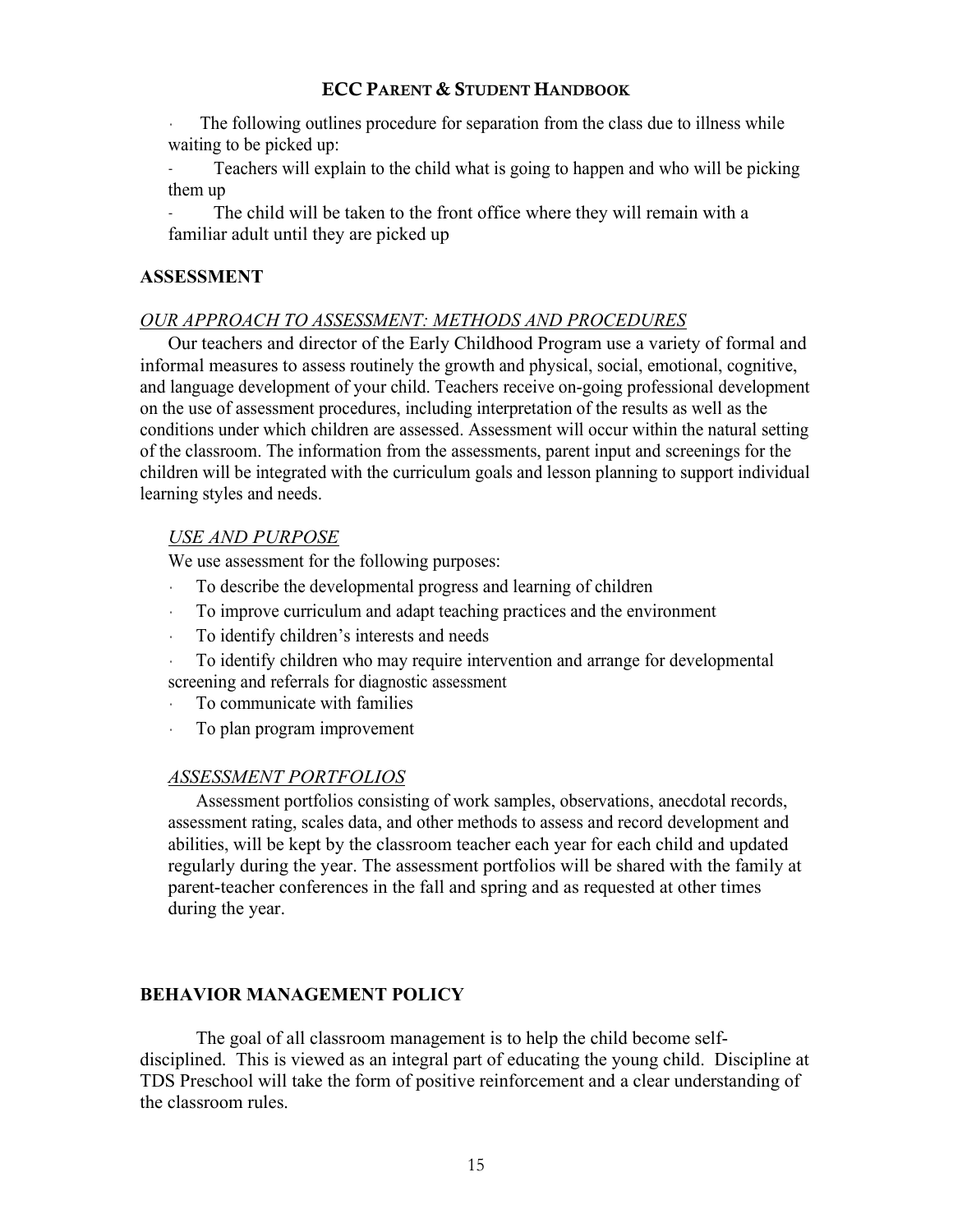The school recognizes that children are unique individuals who behave and learn in different ways. The goal of the teacher is to scaffold the learning process in her class, thereby fostering problem solving techniques which is key to success.

The school encourages children to be independent and to solve their own problems. The school takes into consideration behavior that is typical and developmentally appropriate and provides developmentally appropriate equipment, materials, and activities. Expectations are stated in the positive form, such as "please walk" versus "don't run."

The child is allowed and encouraged to appropriately express anger, frustration, sadness, hurt, or fear, all of which are honest, healthy emotions. This is allowed with the understanding that all other children are safe. If necessary, in order to prevent a child from hurting himself or others or from doing damage to equipment, a teacher will calmly, but firmly, hold a child to prevent such harm. The child will be held as lovingly as possible, with a helpful attitude rather than a punishing or admonishing one. No corporal (physical) punishment is used.

Children with consistent difficulties are taken through the above policies. Parents, teachers, and directors may confer for special circumstances.

#### AGGRESSIVE BEHAVIOR

Children do not always have the verbal skills necessary to express anger, frustration, sadness, hurt, fear, etc. These emotions may thus be expressed through aggressive behavior, including hitting, pushing, and/or biting. As the child grows older, with help and guidance, s/he will learn to replace aggressive behaviors with appropriate verbal responses.

If your child bites or hits, you may feel embarrassed even if you acknowledge that the behavior is not an uncommon phenomenon among young children. If your child is the victim, you may feel anger at the teacher, the other child's parents, or the child himself for the hurt caused to your child.

At school, we use a variety of techniques to deal with these situations, including determining if there is a pattern as to when the behavior occurs, if there is a cause/effect relationship, and/or if the aggressor is gaining negative attention or experiencing frustration. We tell the aggressor (with our voice and facial expressions) that the behavior is unacceptable, and we teach him/her the acceptable way to handle the situation (e.g., "Use your words to tell your friend what you want.") We also give help and comfort to the victim and teach him/her proper assertive skills with which to respond. We also provide very close supervision so we can avoid aggression, as much as possible, and use the opportunity to "practice" the proper social skills needed.

Understanding and support for the other parents, children, and teachers can help. One of the best things we can do is work together and help one another while the children learn to express themselves in more positive ways.

An outside consultant may be called in for assistance if there is unusual behavior exhibited by a child.

#### CHALLENGING BEHAVIOR

If a child is engaging in continual challenging behavior, the teacher will consult with the Director. For children with persistent, serious, challenging behavior, teachers, families,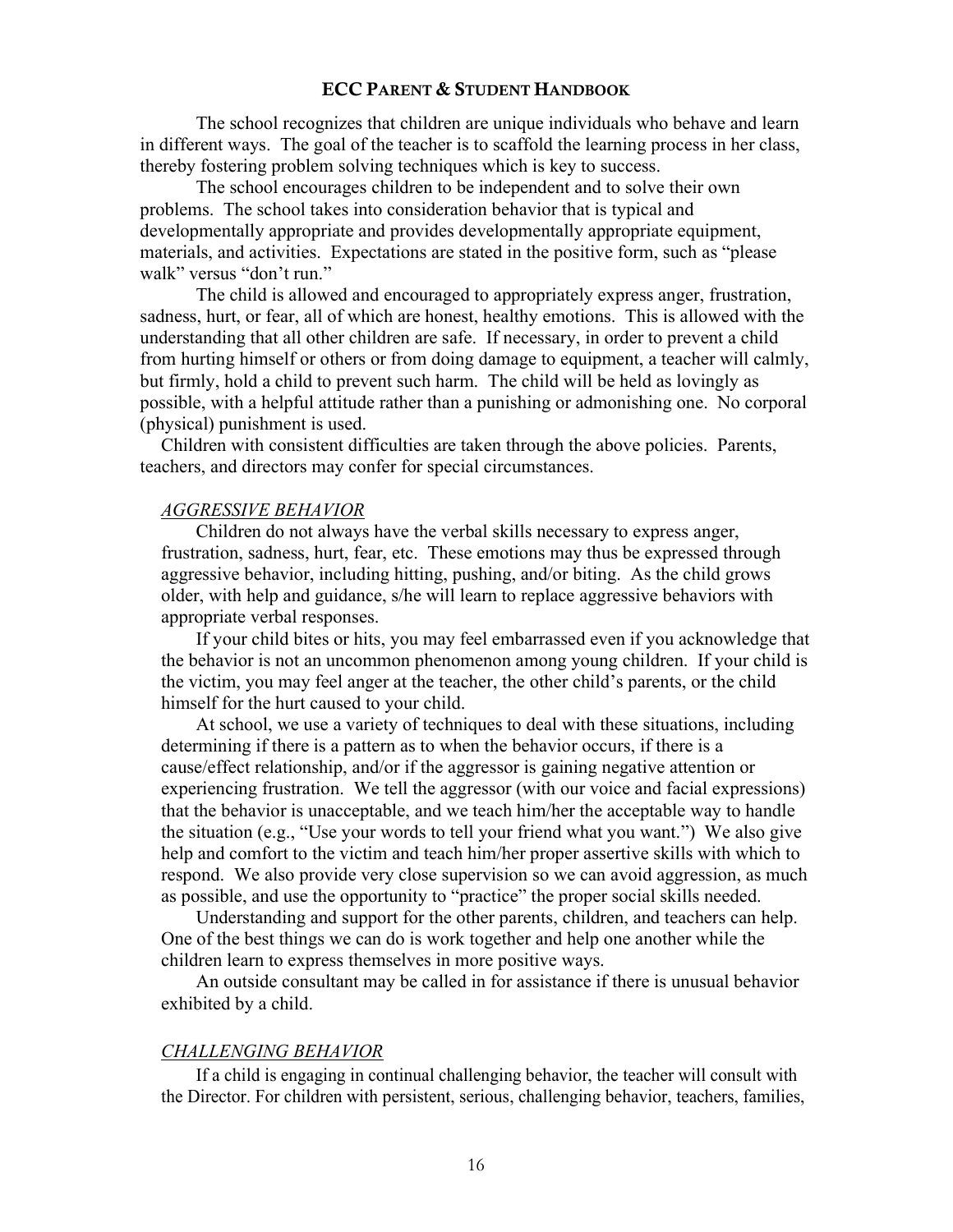and other professionals work as a team to develop and implement a plan that supports the child's success. Examples of challenging behaviors include physical aggression (hitting, biting, shoving, whacking with toys), relational aggression ("You can't play with us", verbal bullying), tantrums, whining, testing limits, refusal to follow directions or observe classroom rules.

Parents are expected to meet with teachers and the EC Director to work with the program to help your child overcome challenging behavior. In the event that the child's behaviors do not improve, a family may be asked to withdraw the child from the program.

#### SPECIAL CIRCUMSTANCES

TDS recognizes that any child at any time may have "special circumstances" due to family emergencies, divorce/separation, moving, illness, allergies, etc. The program requests that parents keep the classroom teachers and/or Director informed of any situations that may be upsetting to the child or causing disruption in the child's regular routine or typical behavior. The program welcomes the input and suggestions of families in such instances to help us better meet the needs of your child and family. Conferences with the Director and/or classroom teachers can be also arranged as needed throughout the school year.

Families are expected to complete medical alert forms annually for severe allergies and other medical conditions that require close monitoring by staff, which include instructions for any of the child's special health needs such as allergies or chronic illness (e.g. asthma, hearing or vision impairments, feeding needs, neuromuscular conditions, urinary or other ongoing health problems, seizures, diabetes).

Specialized consultants, including speech, occupational, and physical therapists and other professionals as needed, are welcome to arrange with the Director to observe the child while at the program and to use a classroom or meeting room to provide therapy for the child on site at TDS only with written parental permission and payment made directly to the therapist by the child's parents. The therapist must sign the child out for therapy and sign back in to the classroom after therapy sessions. Therapists or specialized consultants may obtain information from the teacher about the child and/or review the child's assessment portfolio only with parental permission. In addition, teachers and/or the Director will meet with the parent and therapist to determine the needs of the child while in our care. The TDS staff welcomes the input of specialized consultants in helping us meet the special needs of a child under our care. The Director has contact information for several Houston agencies, consultants and therapists that the center has worked with in the past as well as others that can provide support services for children with special needs.

TDS attempts to be inclusive of all children by adding more staff training, and/or modifying the physical environment within reasonable limits. The reasonableness of the adjustments needed for the specialized needs of the individual child in addition to meeting the needs of all the children enrolled will be considered seriously by the Early Childhood Director. Should accommodations be made to include a child with special needs, parents will be responsible for additional costs beyond those included in the school's tuition such as a shadow or additional staff person. TDS may be unable to accommodate the special needs of all children.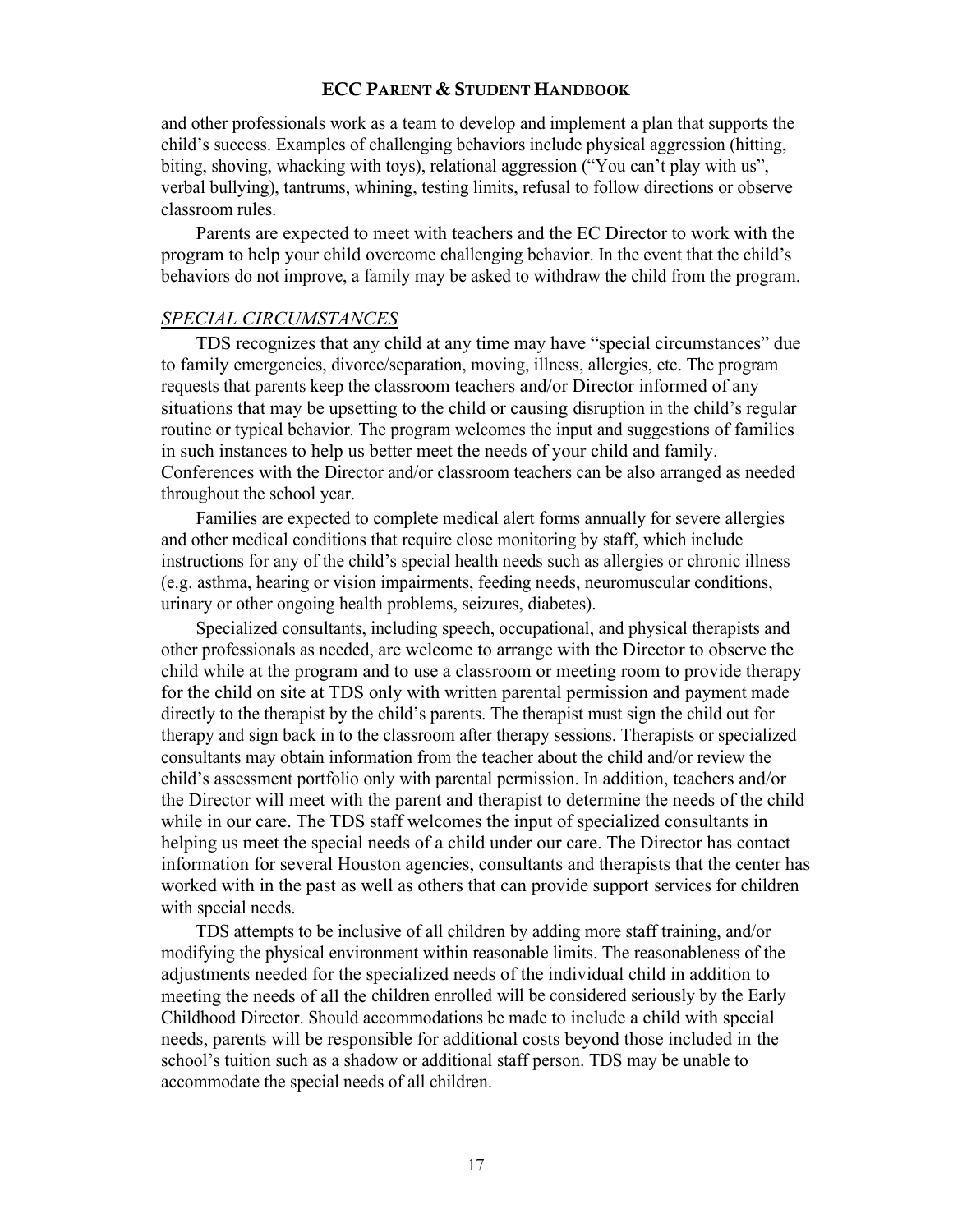#### CELEBRATION OF BIRTHDAYS

It is our policy to ensure birthday celebrations are a positive experience for every child. To avoid hurt feelings, we have adopted the following guidelines:

• To maintain a "nut free" environment, TDS will provide everything needed for all birthday parties. The cost is \$20.00 payable to the office. The cost includes cupcakes, paper goods, juice, and lots of fun!

• Goody bags, balloons and/or individual student gifts will not be distributed in school. Parents are encouraged to donate a gift to the class in lieu of "goodie bags" and/or individual student gifts. Please refer to the wish list that each class has on Amazon. Thank you for fulfilling a class "wish" in honor of your child's birthday.

• Birthday parties celebrated in class are for classmates, parents and grandparents only! (Please do not ask for other siblings to be pulled from class.)

• Please contact Mrs. Kaufmann one week in advance to schedule your child's birthday party at 713-777-2000.

#### CELL PHONES

To promote effective communication between families and our program staff as well as to enhance your interaction with your child, cell phone use is not allowed in the Early Childhood hallways, classrooms, or playgrounds. Use of cell phones while driving in the TDS parking lot is prohibited.

#### **CLOTHING**

Children should dress in comfortable, durable and washable clothing. Clothing that is easy to put on and take off encourages independence at toilet time.

Our program promotes hands on exploration of all kinds. These kinds of experiences can be messy, and even though we use washable paint and shirts or smocks to protect clothing, spills and stains may still occur. Please keep this in mind when selecting your child's clothing for school.

Rubber-soled athletic shoes are best for active young children. Boots with slippery bottoms can be hazardous, sandals *(including croc-style)* get mulch or rocks stuck in them, and dressy shoes may be slippery; therefore, please send your child in only closed toe, closed back, rubber soled shoes. Each child needs to have a complete change of clothes labeled with his or her name at school. We do not have extra clothing in reserve. If your child uses any items from another student, it is essential to wash and return them the following day. All articles of removable clothing (jackets, sweaters, hats, etc.) should be marked clearly with the child's name. Dress your child for active play and learning.

The children participate in art activities daily. In spite of wearing protective smocks, they may get messy paint (or other media) on their clothing. Please be aware that your child's clothes may get dirty or stained while at school so please dress your child accordingly.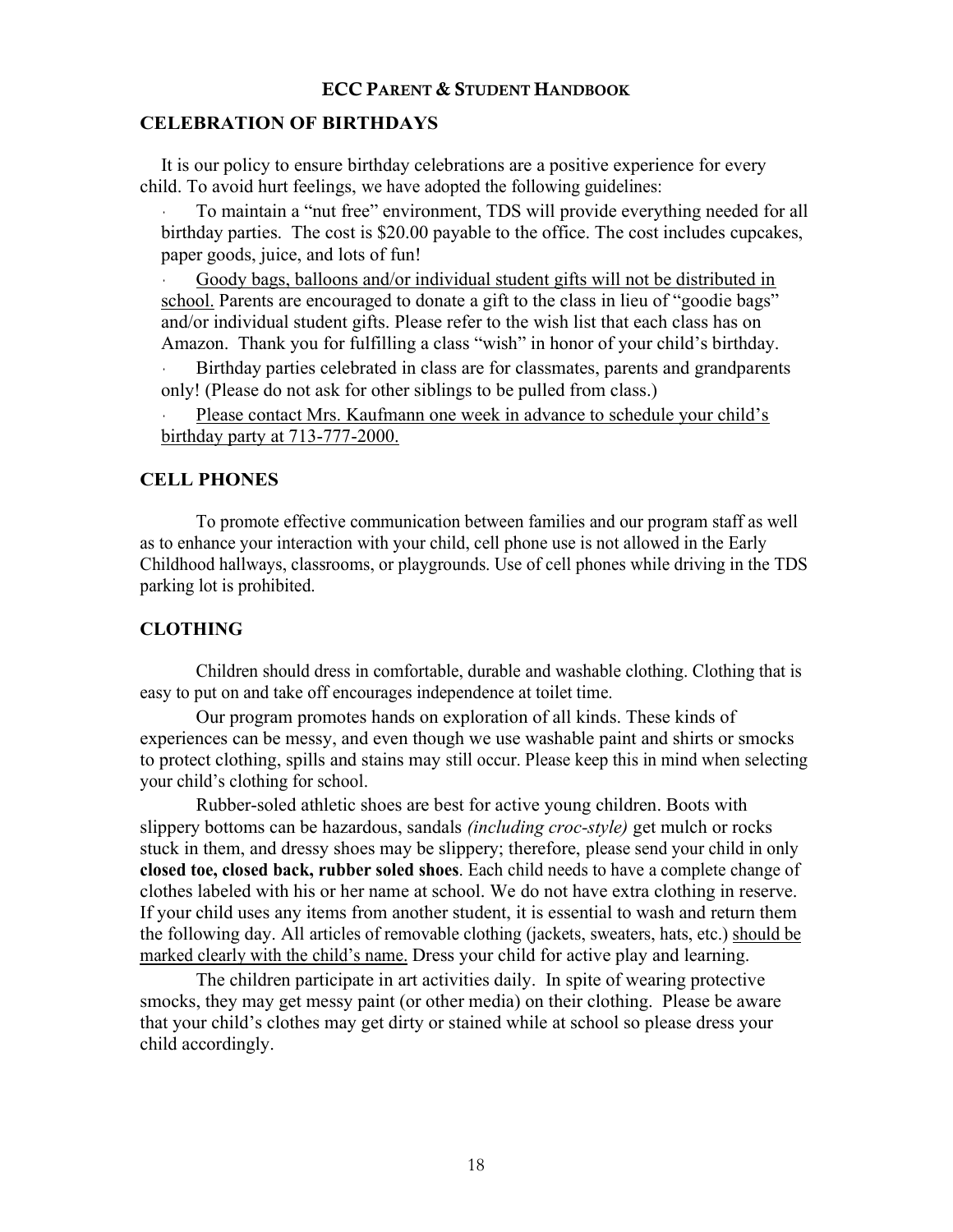Make sure your child's clothing can be easily managed during toileting. A young child's self-esteem is enhanced when he or she can be independent. Belts and overalls are a hindrance.

Children play outdoors daily. Therefore, be sure your child has proper clothing for sudden changes in temperature. Please label all of your child's outerwear.

#### **COMMUNICATION**

We believe that direct, effective communication is at the heart of a stimulating, safe, caring program for young children. Communication between the home and school provides a better understanding of each child's needs, and development, and ensures success for every child. We will make every effort to communicate effectively and regularly with you about your child and program information. We are counting on you to stay informed by checking your emails from our program, checking your child's cubby, reading classroom documentation, notes and newsletter from the teachers. Please let know if you want any additional information.

If you have questions concerning day-to-day operations, the program, or your child's care or education, we expect you to discuss them with your child's teachers at an appropriate time and setting. Open, respectful communication often clarifies a situation before it becomes a problem. If a resolution cannot be reached with your child's teacher, parents are then expected to speak with the Early Childhood Director to discuss a solution to your concern.

Please understand that we avoid transferring calls to your child's classroom during the day because we want the teachers attending to the children rather than talking on the phone. We will give them your message or check on your child. Teachers will return your call during the student's naptime or after school. Please return calls from the school as soon as possible.

#### COMMUNICATION VIA EMAIL

We will utilize the email system to communicate with you to keep you informed about program information, such as school events, illnesses, volunteer opportunities, and information about the curriculum, and nutrition. You will receive updates from us regularly.

#### MESSAGES FROM HOME

All important messages (a change in schedule, a different person picking up your child, child going with a friend, etc.) must be called into the school office.

#### NEWSLETTERS/FLYERS

Newsletters are sent home to keep you informed of program activities, reminders, and other information. We feel that it is very important for each parent to stay informed!

In addition to the weekly Thursday Thunder, parents will receive a weekly class correspondence describing the children's activities. The newsletters will be one way to keep you aware of and involved in the school's curriculum and activities. These newsletters are e-mailed, if you would like a paper copy please request one at the office.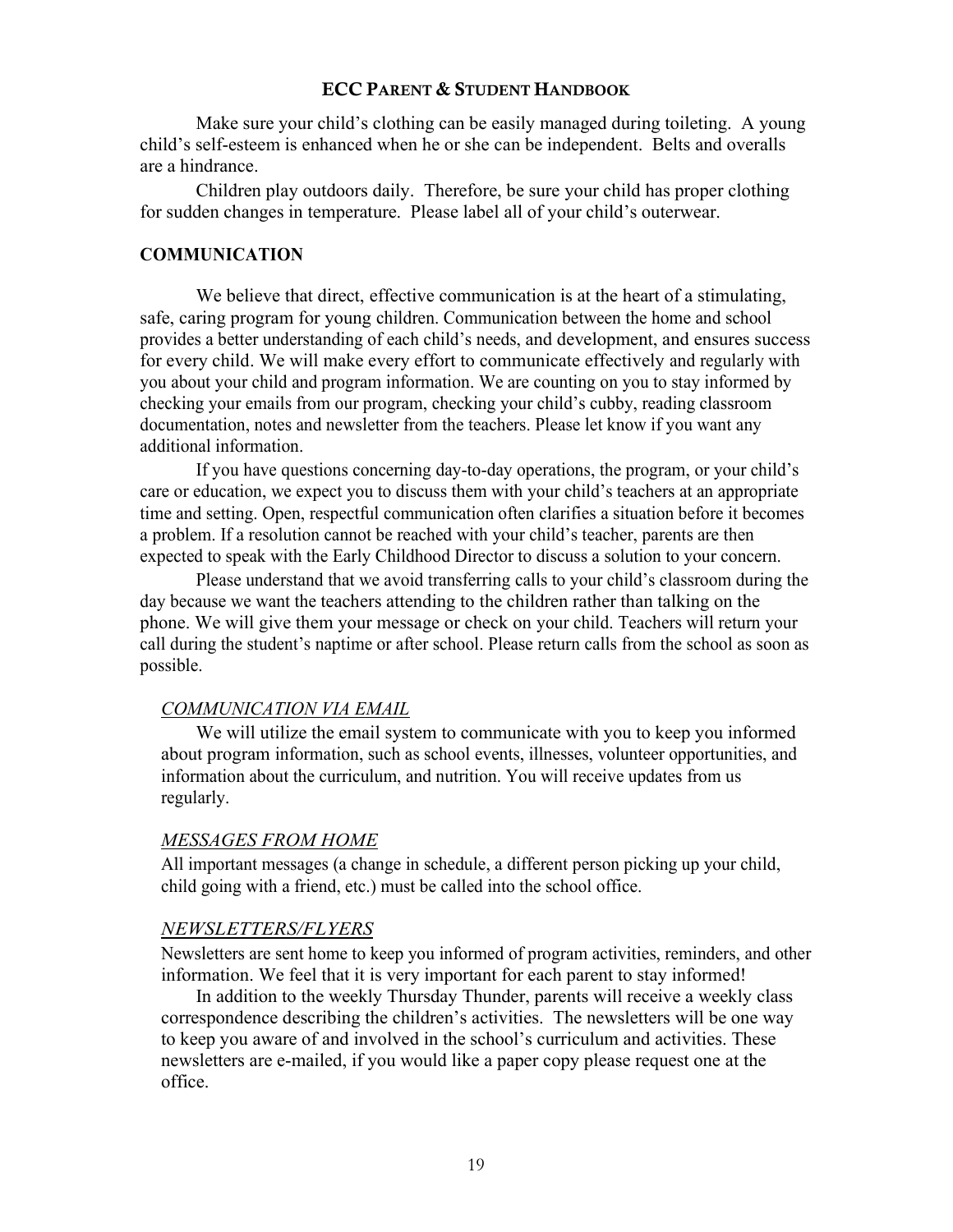Every classroom has labeled cubbies for each student's backpack. Messages, flyers, and classroom information sheets will be placed in your child's backpack or lunchbox. It is your responsibility to check backpacks for messages. Artwork from the week will be sent home each Friday in your child's blue bag.

Please do not distribute flyers, letters, or advertisements without approval of the Early Childhood Director.

#### FAMILY/TEACHER CONFERENCES

A "meet and greet" is scheduled at the beginning of the year for you to become more acquainted with your child's teacher, ask questions and become more familiar with the space your child will be spending the year in. Conferences with the teacher will be scheduled in the fall and spring to discuss your child's development and progress. Teachers are willing to schedule additional conferences upon request.

Scheduled conferences for children in all classes are opportunities for the parents and teachers to discuss the development of the child. Our staff is always available for additional conferences at the parent's request.

The school and its employees maintain confidentiality of information. Staff members do not conference informally or at social events. Teachers are discouraged from speaking about your child at carpool. To enable teachers to have all needed information, please set up a specified time to confer in person or on the phone by contacting the teachers only through the office or through their TDS email.

#### DIAPERS

Please bring an ample supply of diapers for your child; we will let you know when the supply is running low.

Please label each diaper with your child's first name or initials. All diapering supplies must be stored in a place inaccessible to children, so please give them to a teacher rather than putting them in your child's bag or cubby.

Please bring your child to school with a clean diaper, and in turn, we will send your child home in a clean diaper. Diapers are checked throughout the day. They are changed on a schedule and also on an "as needed" basis.

#### EMERGENCY INFORMATION

It is important that parents supply the school with their daytime telephone numbers and the telephone numbers of relatives or friends authorized to act for the parents (in case the parents cannot be reached). If emergency numbers change during the year, notify the school, so our records can be updated.

In the event of an emergency, the following procedure will occur:

- An attempt will be made to notify the parent.
- If the parents cannot be reached, an attempt will be made to notify the emergency contact.
- If the emergency contact cannot be reached, an attempt will be made to communicate with the child's physician.
- Depending on the severity of the emergency, the child may be taken to the nearest appropriate medical facility for treatment, or 911 may be called.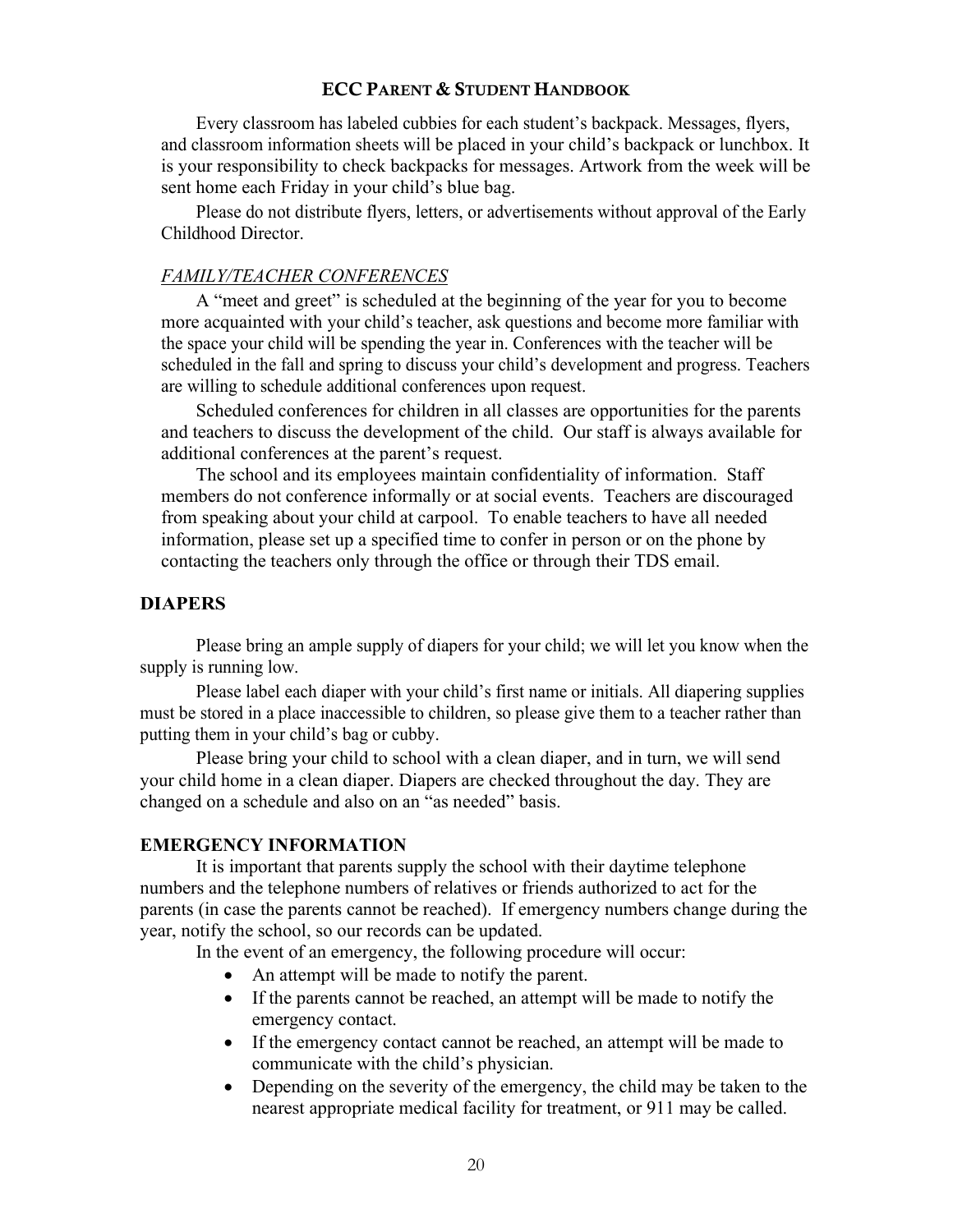The school has staff members who have been trained in first-aid and CPR.

#### EMERGENCY PROCEDURES

#### EMERGENCY PREPAREDNESS

The plan to respond to such emergencies as fire, severe weather, intruder, or chemical spill is available upon request in the Director's office. In the event of an evacuation, please know that there is the possibility that staff will have to use personal vehicles for this purpose. Great precaution will be taken to ensure the safety of your child.

#### Emergency Evacuation

Our program conducts fire drills monthly and severe weather drills. If an evacuation is ordered by the local fire or police department, TDS reserves the right to follow the evacuation and transportation orders to the emergency location determined by the authorities. The school office will notify parents the location.

#### 1. Evacuation, relocation, and sheltering/lock down of children including:

- A. In the event the Center must be evacuated due to the threat of fire, bomb scare, or other building emergency, children will be evacuated through the nearest exit and will be escorted to a safe distance from the building. Children will remain outside until Rabbi Francis or the local fire or police department informs us that it is safe to re-enter. Parents will be notified about all evacuations.
- B. In the event that the building needs to be evacuated, staff will walk all children down Portal to the Milne Elementary School located at 7800 Portal Drive, phone number 713-778-3420. Each teacher will take attendance several times while walking to the location. Each teacher will have the red emergency folders with them; this folder contains all student pertinent information and the daily attendance. Once the children are safely relocated then one teacher from each class will call parents (teachers will use personal cell phones for this procedure).
- C. EC 1 children who are not able to walk as quickly as others will be placed in a wagon that is stored in the small playground adjacent to the building. These children will be wheeled to the relocation school.
- D. All teachers will familiarize themselves with the emergency/relocation diagrams that are in each room in the school. If a teacher is entering a new location in the school, she must check the diagram upon entering.
- E. The Milne School address is 7800 Portal Drive. The phone number is 713- 778- 3420.
- F. Attendance will be taken at the Milne School by each teacher.

#### 2. Communication

A. Emergency phone number on file with DFPS is 713-870-4300.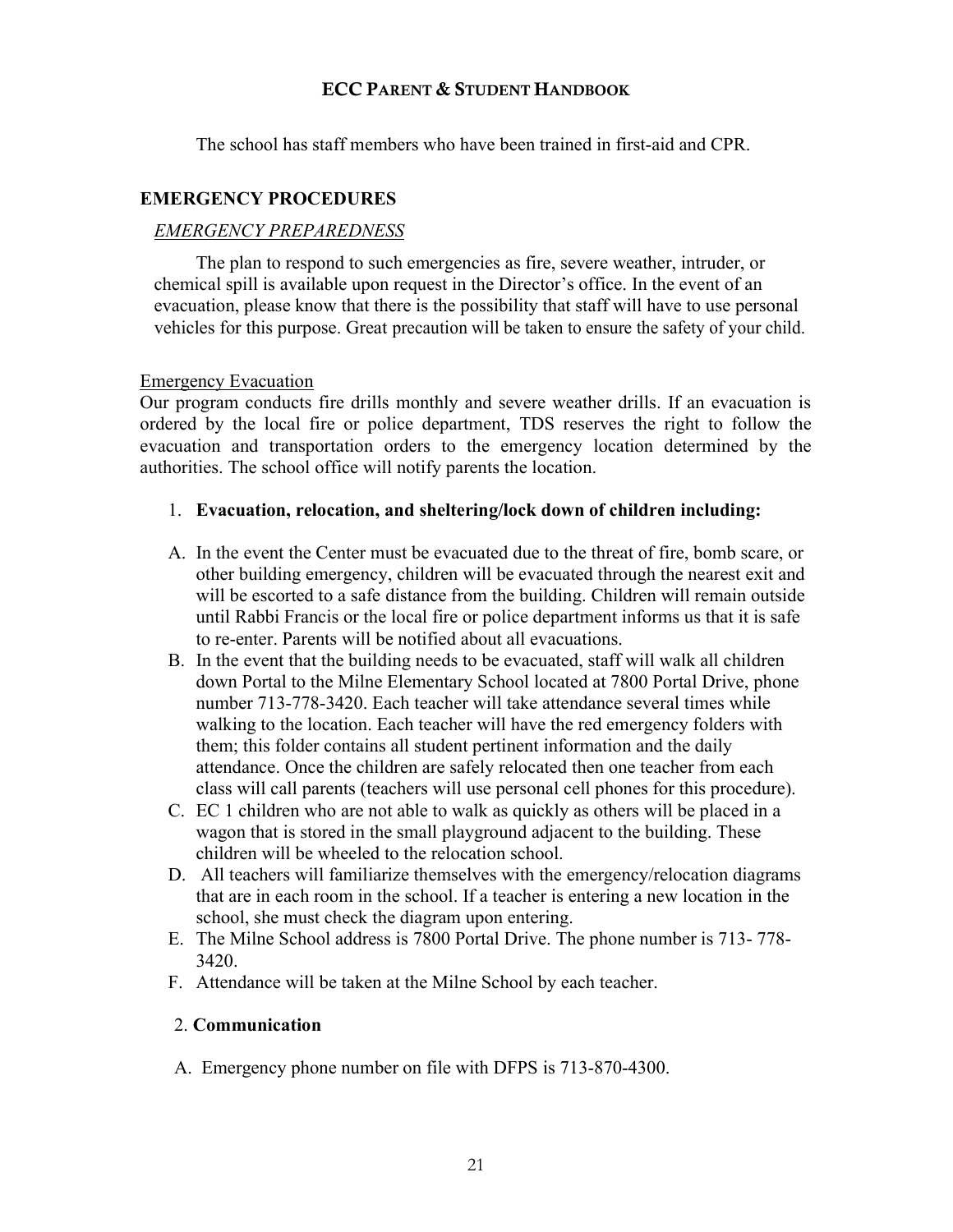B. Rabbi Francis will notify DFPS, Fire and Police Dept., Medical services and Health Dept. Teachers will notify all parents using their personal cell phones.

#### 3. Staff – evacuate and relocate

- A. All info in red folders taking with class during evacuation. Lead teacher will take and keep folder with them throughout the evacuation.
- B. Authorization for emergency care is in the red folder along with all other pertinent information for the student.
- C. All staff will stay with students until each child in their care is picked up.
- D. Once the evacuation, relocation or sheltering /lock down is lifted, parents must come into the relocation area to pick up their children. Each child must be signed out by his/her parent, before leaving the area. Once all children are picked up then Rabbi Francis dismisses staff.

#### INCLEMENT WEATHER

The decision about closing the Early Childhood Center for inclement weather will be based upon the closings of the schools in the area and the weather conditions. You will be notified via e-mail and TDS text message.

#### FAMILY INVOLVEMENT

#### FAMILIES AS PARTNERS

Family involvement is essential to the success of our program. Families are encouraged to take an active role by sharing your ideas, energy, and support. You are given opportunities during the year to volunteer in a variety of ways such as: Pizza Lunch, assisting with special events, assisting in classrooms, helping with fundraising projects, PTO, etc. Your willingness to help will enhance the quality of our program. Each family is encouraged to volunteer at least 10 hours each year.

#### NUTRITION POLICIES

#### SNACKS/LUNCHES

Nutrition education is an important aspect of our program. Our goals are to increase the children's acceptance of a wide variety of foods and to promote good eating habits for optimal development. Good eating habits are formed early in life. With proper direction and continued reinforcement at home, children learn that eating nutritiously leads to a healthy, happy lifestyle.

All meals served to your child will be brought to school by you. We do not prepare and serve food.

Nutrition policies and suggestions are based on guidelines of the Texas Department of Family and Protective Services (TDFPS).

TDFPS policy states, "Each child in care for four to seven hours must be served one meal and one snack, equal to 1/3 of their daily food needs." A child who is in care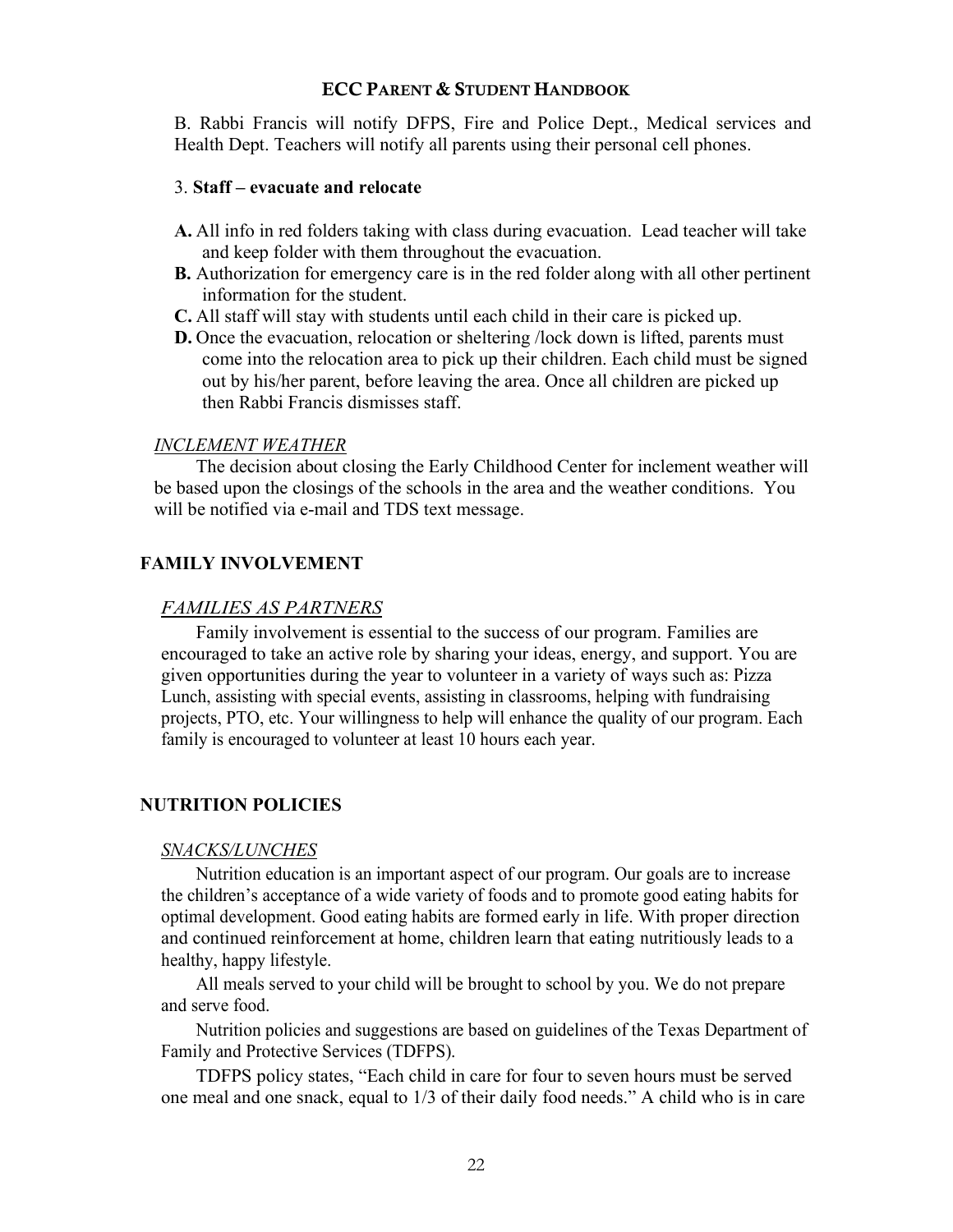for more than seven hours must be offered "two snacks and one meal, equal to 1/2 of their daily food needs."

Foods to avoid (due to high sugar, fat, and/or additives):

Fruit snacks, fruit roll ups —Texas Department of Family and Protective Services

Taste great, but they're not really fruit and contain lots of added sugar. These foods are convenient but lack nutritional value and are high in fat, sugar and additives.

• Flavored milk (chocolate, strawberry, vanilla)

Milk is great, but the flavors are just added sugar.

- Sugar-coated cereals If there is a cartoon character on the box, it's probably unhealthy.
- Sweets: candy, cookies, cake and snack cakes, pastries, or chocolate spreads.
- Soda, Kool Aid, sports drinks, etc. Water and milk are the best beverages for your growing child.

Along with a well-balanced meal, if you want to send a "treat" (that is low in sugar and/or fat), try one of the following:

- Vanilla wafers
- Graham crackers
- Animal crackers
- Fruit-flavored yogurt
- Flavored rice cakes
- Dehydrated fruits (banana chips, apple chips, peach chips, dried apricots)
- Baked chips such as baked potato chips, baked Sun chips, baked pita chips, or baked veggie chips
- Pudding cup
- Fruit snack made with 100% real fruit such as fruit leather
- Granola bar (without icing, coating, or drizzle)

The school encourages a "nut free" environment. Please be careful and do not send any foods that contain nuts or have "traces of nuts" in the ingredients; if found, it will be returned home.

Nutritious lunches are important for the efficient functioning of your child's body and intellect. Please carefully select his/her foods and avoid "junk" food. The following are suggestions of nutritious foods: Bagels/cream cheese, fruit salad, tuna salad, egg salad, pasta salad, fresh salad, lettuce/tomatoes, hummus, all fruits and vegetables, water for drinking, raisins, cheese and crackers, cheese sandwich, dried fruit chips, fish, cottage cheese, rice cakes, pita bread.

Children from the Early Childhood programs should bring their own parve or dairy lunch, drink, and snack. Children may not share food.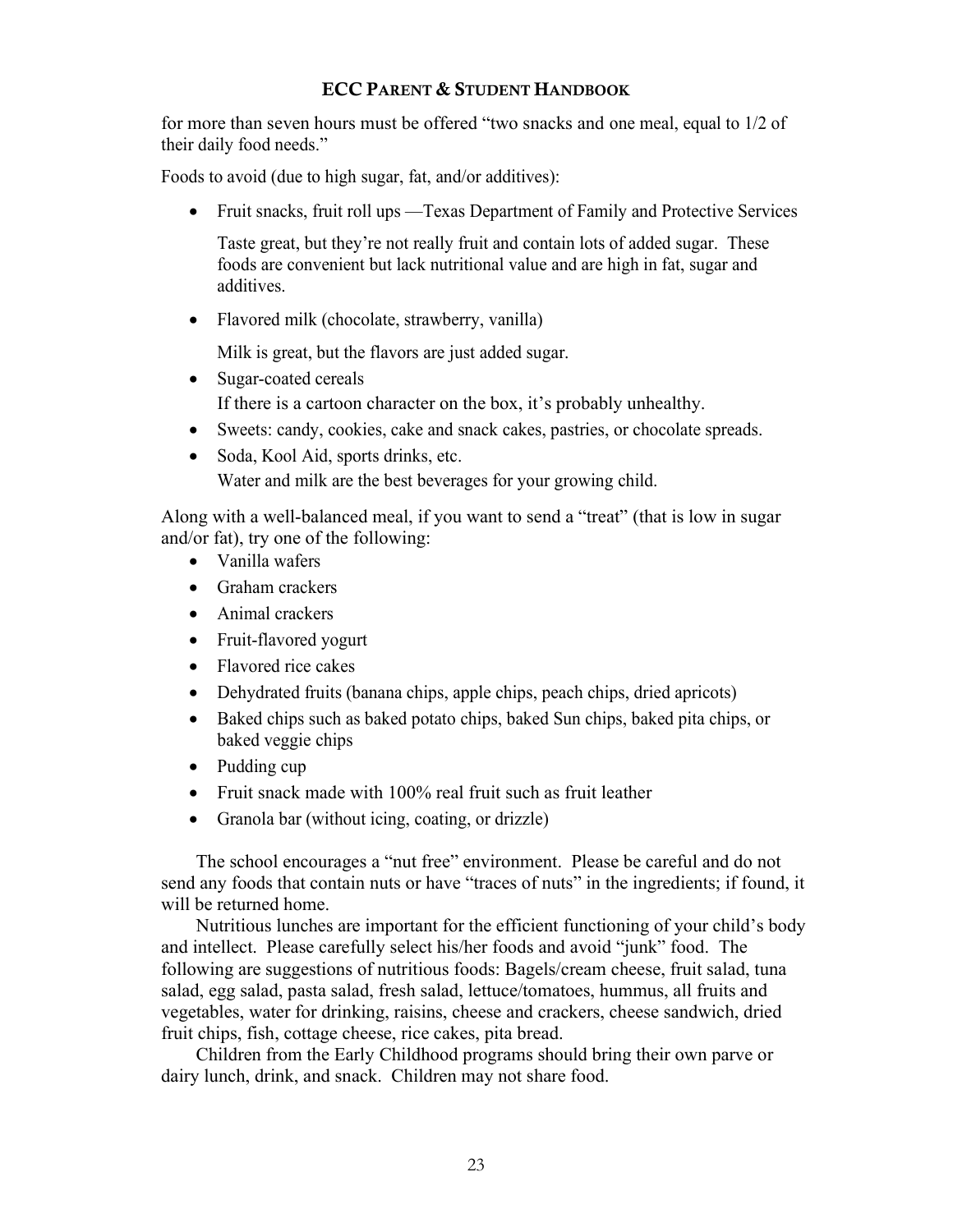If your child stays for aftercare, send one additional snack, which should be labeled with their name.

#### FOOD SAFETY

Parents should cut foods into pieces no larger than 1/4 -inch square for infants and 1/2 -inch square for toddlers/twos and threes.

The following foods present a choking hazard and should not be sent at any time for children under the age of 4 years:

- Hard pretzels
- Whole grapes
- Raw chunks of carrots, vegetables or meat larger than can be swallowed whole
- Popcorn
- Raisins, Craisins $^{\circledR}$  and other dried fruit
- Raw peas

Children are not permitted to walk around with food or sippy cups and will be asked to sit at a table to finish their food or drink.

#### LUNCHES

The lunch and snack program has both learning and social components and is an integral part of the day. We will inform you if your child needs more or less food. All children should bring a lunch, snacks and a drink with the utensils they will need for the day. All snacks and lunches are brought from home. We do not heat food. Any hot food should be brought in a thermos.

#### CHILDREN WITH FOOD ALLERGIES

As required by the licensing standards of the Texas Department of Family and Protective Services, children requiring dietary considerations (such as food allergies) must have a written statement from the child's physician or a registered dietitian stating which foods that must be avoided and suggesting alternatives. The staff will post the food allergy/sensitivity, nutritional needs, or other medical needs of the child for all staff caring for the child to review only if written permission to do so has been given by the parent. With severe food allergies, such as that to peanuts, a letter to all families in that room will be sent out to advise them of the severe allergy and to ask for them to take it into consideration when preparing their own child's snacks and lunches.

#### CHILDREN WITH INDIVIDUAL DIETARY REQUIREMENTS

Children with special feeding needs will be handled on an individual basis as the family and program develop an appropriate plan.

If your child has any dietary requirements which are not medical in nature, such a vegetarian or vegan, please discuss your preference with the EC Director and your child's teachers to establish a plan of action.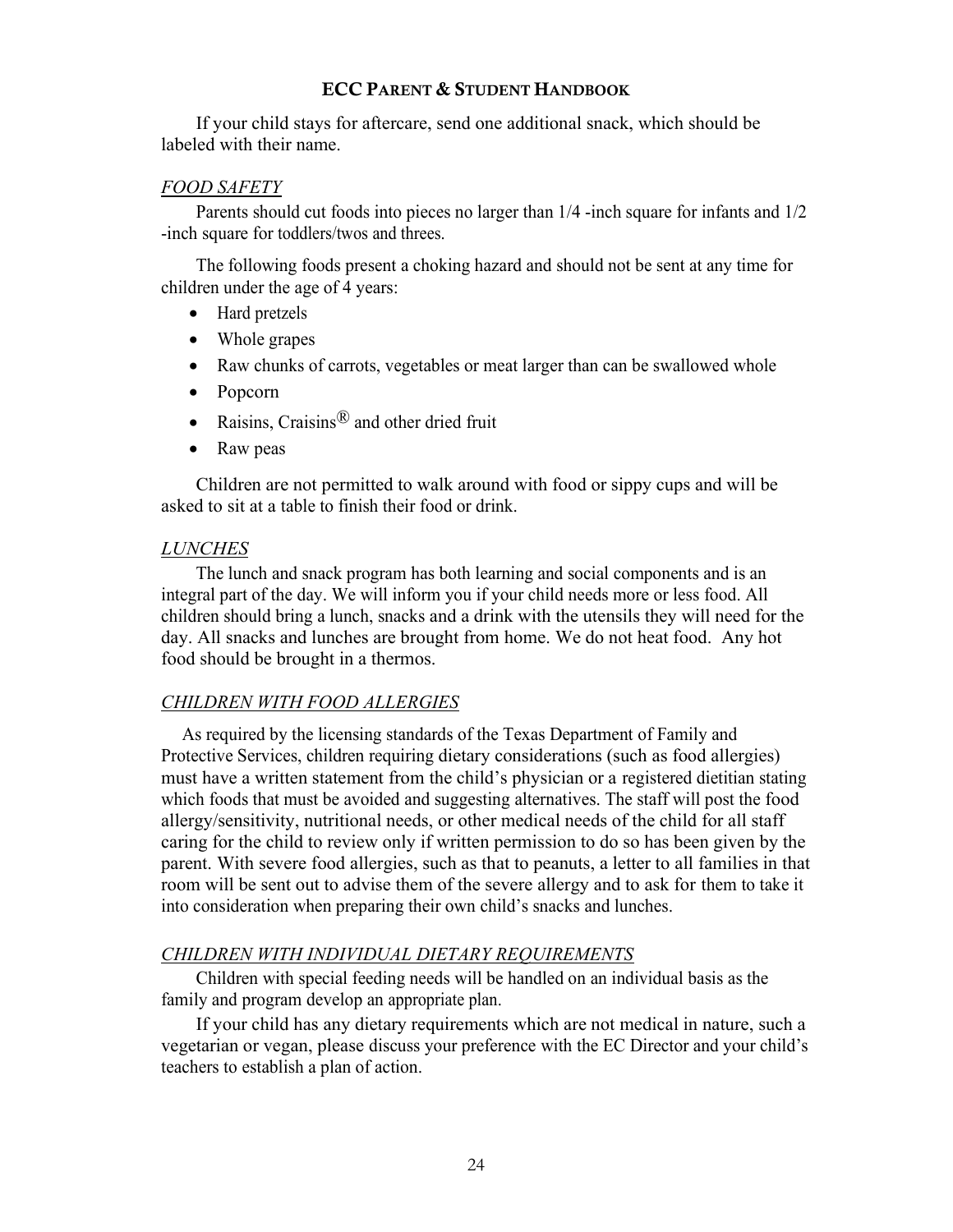#### PEANUT/TREE NUT-FREE SCHOOL POLICY

TDS strives to be a nut-free zone.

Please do NOT send any of the following to school:

- Peanut butter or any other nut butter.
- Crackers with peanut butter filling
- Any muesli bar, biscuit or other product that list nuts as an ingredient
- Trail mixes with nuts, granola bars with nuts, or dried fruit with nuts
- Cereal with nuts
- Nuts in salad
- Candy or cookies containing nuts
- Loose nuts of any kind (peanuts, almonds, cashews, hazelnuts, walnuts, mixed nuts, coconut, pecans, pistachios, etc.)
- Anything cooked in peanut oil that has been cold pressed, expelled or extruded
- All nut pastes (EG: Almond paste)
- All nut extracts (EG: Almond extract used in making various cookies)

Please make sure that you always check the labels on the food you are sending in to school. The FDA requires all manufacturers to list on their label if peanuts and/or tree nuts are in their product. If it says peanuts/tree nuts are contained in the food, consider it a banned item. Remember – manufacturing processes change, so a food that was safe, may not continue to be. It is still important to read the ingredient label each time you purchase a food.

Food labels that say: "May contain or contain peanut or tree nuts" are NOT OK to bring to school to eat.

Food labels that say: "Processed in a facility that also processes peanuts & nuts" are OK to bring to school for personal consumption.

#### GROUPING

Our program enrolls children beginning at 18 months. Children are grouped according to age and developmental level. The teacher-child ratio varies according to age. The staffchild ratio and group size are based on the TDFPS standards.

Each classroom is staffed with a lead teacher and an assistant teacher who have primary responsibility for working with that group of children. The goal for all classes is continuity of relationships between teaching staff and children and among groups of children and their families with children staying together as a group with the same teachers for at least 10 months or more. The teachers provide ongoing personal contact, meaningful learning activities, supervision, and immediate care as needed to protect children's well-being.

#### HANDWASHING

Throughout the day, children and staff wash their hands according to posted guidelines (using soap and water, rubbing hands vigorously for at least 20 seconds, dry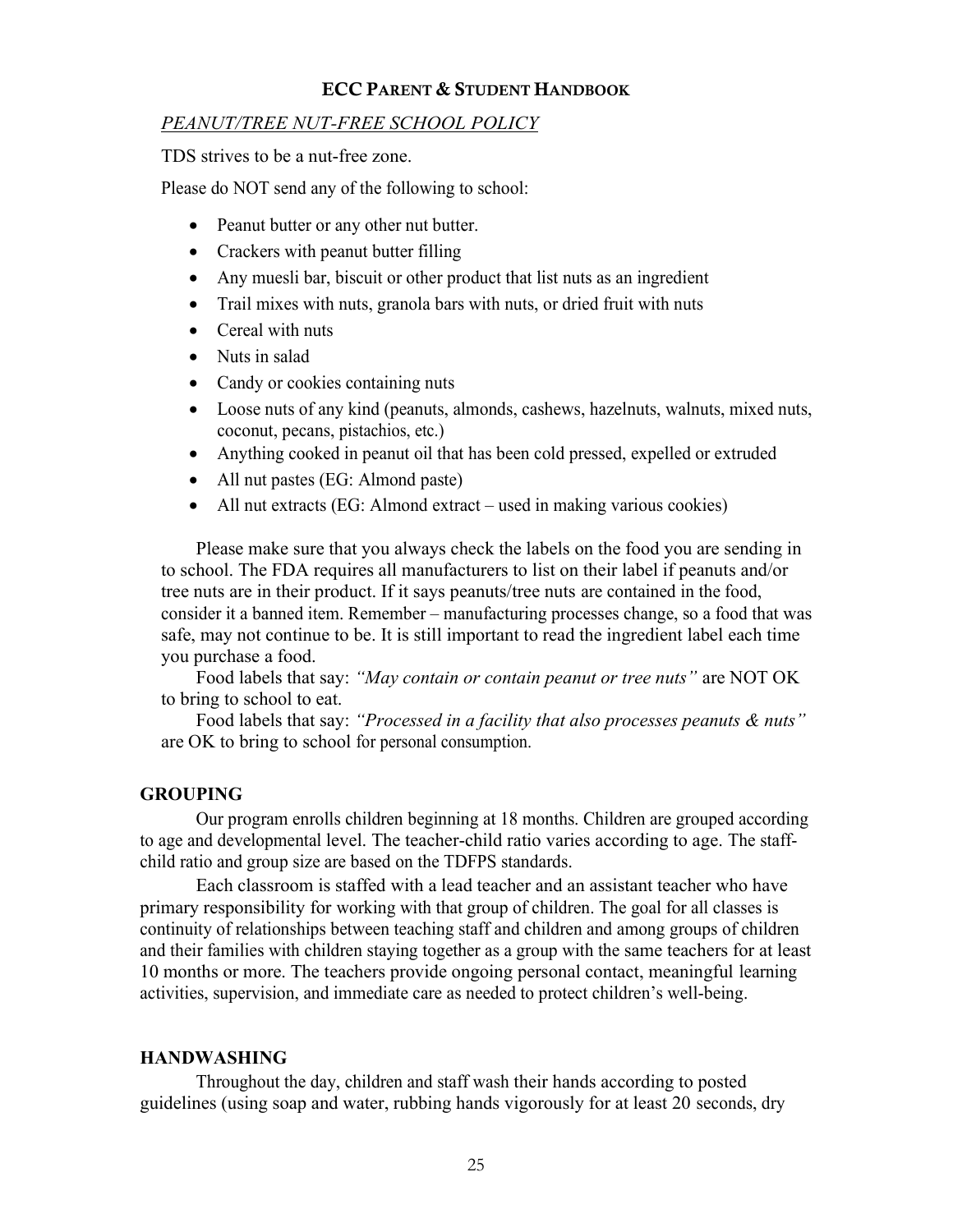hands and use a paper towel to turn off faucet) before all snacks and meals, after toileting/diaper changes, after playing outside, before and after water play and other times as needed such as after nose wiping, and coming into contact with any bodily fluids.

Parents or visitors that plan to stay longer than a brief time must also wash your hands according to posted hand washing guidelines.

## HEALTH AND SAFETY

One of the most serious challenges facing group care for young children is preventing illness. The staff strives to maintain the highest standard of cleanliness. Proper hand washing procedures are followed and taught to the children. Toys that are mouthed, eating surfaces, and diaper equipment will be sanitized between children's use. One of the best ways to prevent the spread of disease is to have strictly enforced standards regarding the exclusion of ill children. We need your help for this. Do not bring ill children to the Center. If your child becomes ill, you will be contacted immediately. You are expected to pick him/her up within the hour. If an illness prevents your child from participating comfortably in activities or creates a greater need for care than the staff can provide without compromising the health and safety of other children, then the child will be made comfortable until you pick him or her up.

Please notify the school if your child has contracted a contagious disease such as "pink eye," head lice, ringworm, chicken pox, etc. You will be notified by e-mail of the presence of a diagnosed contagious illness in your child's classroom or suite, such as conjunctivitis, Parvovirus B 1 9 (5th disease) and others as recommended by the Texas Department of Health.

Our health policy stipulates that a child is to be kept home…

- If s/he has a fever of 100 degrees or higher, or has had one during the previous 24 hours
- If s/he has symptoms of a possible communicable disease which include red and/or runny eyes, sore throat, abdominal pain, or vomiting.
- If s/he has diarrhea, due to any cause.
- If s/he has a runny nose (one that requires wiping at least every 10 minutes and/or has a colored discharge).

Please notify the school if your child has any communicable illness (measles, chicken pox, lice, etc.)

Since teachers go outside with their classes, we cannot keep one child inside during outdoor playtime. Please keep your child at home if s/he is not well enough for outdoor play.

If your child becomes ill during the school day, you will be notified so that you can make necessary arrangements for him/her to be picked up. Please have your child picked up as soon as possible, within an hour at the latest.

A child may return to school if fever free and/or on antibiotics for 24 hours (as prescribed by the doctor).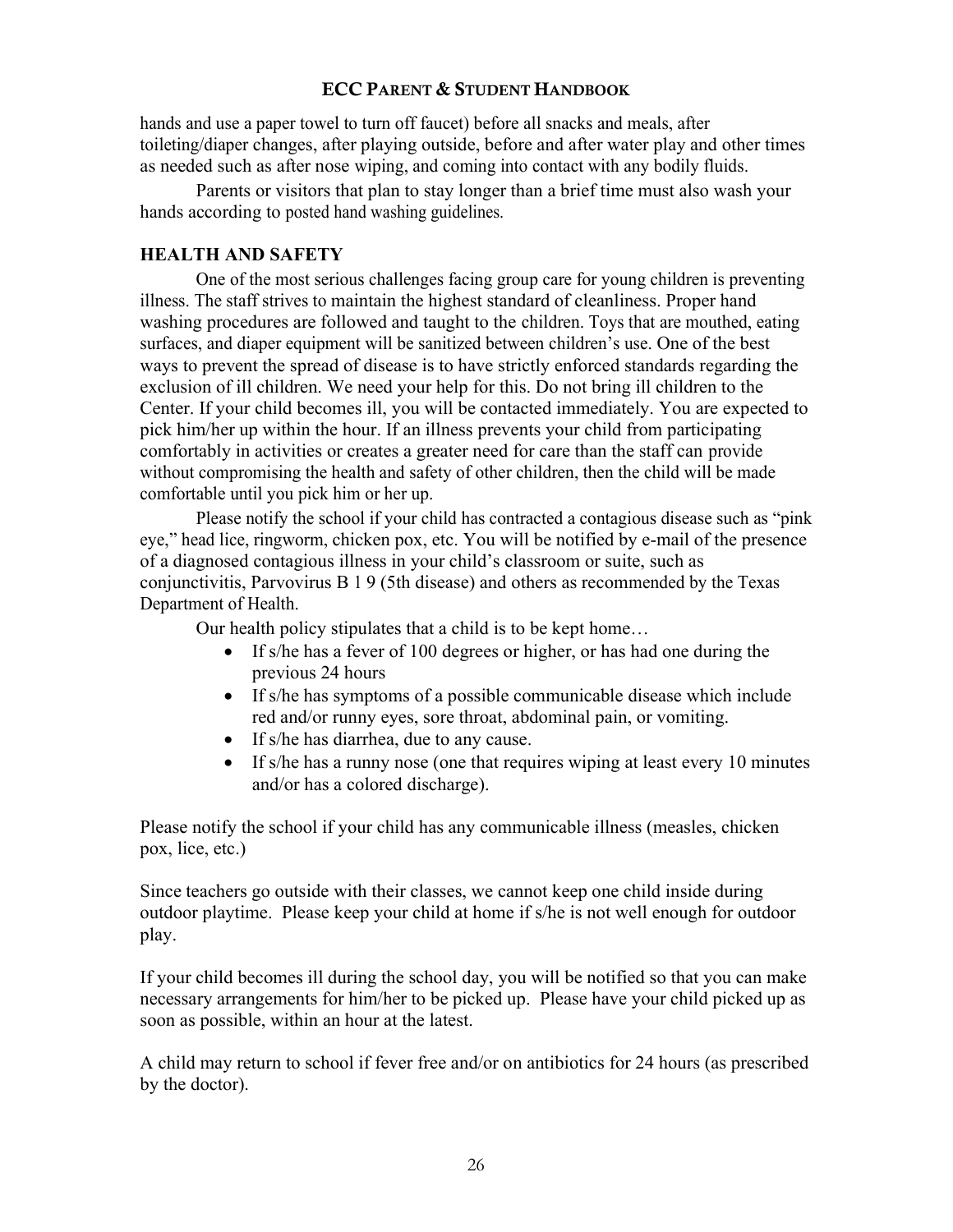## ACCIDENTS/EMERGENCIES

Accidents/First Aid: Teachers are certified in Pediatric First Aid and Cardiopulmonary Resuscitation (CPR). Should emergency action be needed, staff will provide immediate care; call EMS, and call the parent and the child's physician.

Staff will attempt to contact you when your child receives any injury that requires more than "TLC" and a band aid so you will be aware of the incident. A written report will be completed and signed by the supervising teacher and the director reporting the nature of the accident as well as the first aid given.

In the case of a minor injury (minor cuts, scrapes, bumps, or bruises), trained school personnel will apply first-aid. Teachers will fill out an accident form reporting the nature of the accident and care that was given. You will be contacted immediately or after school depending on the severity of the injury.

### **MEDICATION**

If your child requires medication, deliver the medication directly to the front office, along with a completed medication form. To insure the safety of all children, never put medication in your child's bag or lunch box. Medication may not be placed in a bottle or cup to be given at school.

In order for our staff to administer medication, both written permission from the parent/legal guardian AND the licensed health provider for prescription AND over the counter (OTC) medication must be provided. Your licensed health care professional may complete a nonprescription medication form to indicate which OTC medications and dosage(s) may be given to your child.

OTC medication will be administered only if it is in the original container and will be administered only according to label directions. When the label states "children under 2 (or 6) years, consult a physician," the proper dose of the medication must be indicated in writing by your child's licensed health provider. OTC medication must be labeled with your child's first and last name.

If your child requires individualized medical attention such as a nebulizer treatment for asthma, a daily on-going medication, or other special treatments, you must provide the program with a written individualized medical action plan from the prescribing healthcare provider. Additionally, you must meet with the Early Childhood Director and your child's teacher to discuss the medical action plan. Our program may not be able to accommodate children with certain medical conditions.

The school does not administer unauthorized medications for students.

## IMMUNIZATION RECORDS/MEDICAL RECORDS

Before your child begins the program, and as age-appropriate thereafter, the following information is required:

• Medical Authorization Form: A signed statement from a licensed health care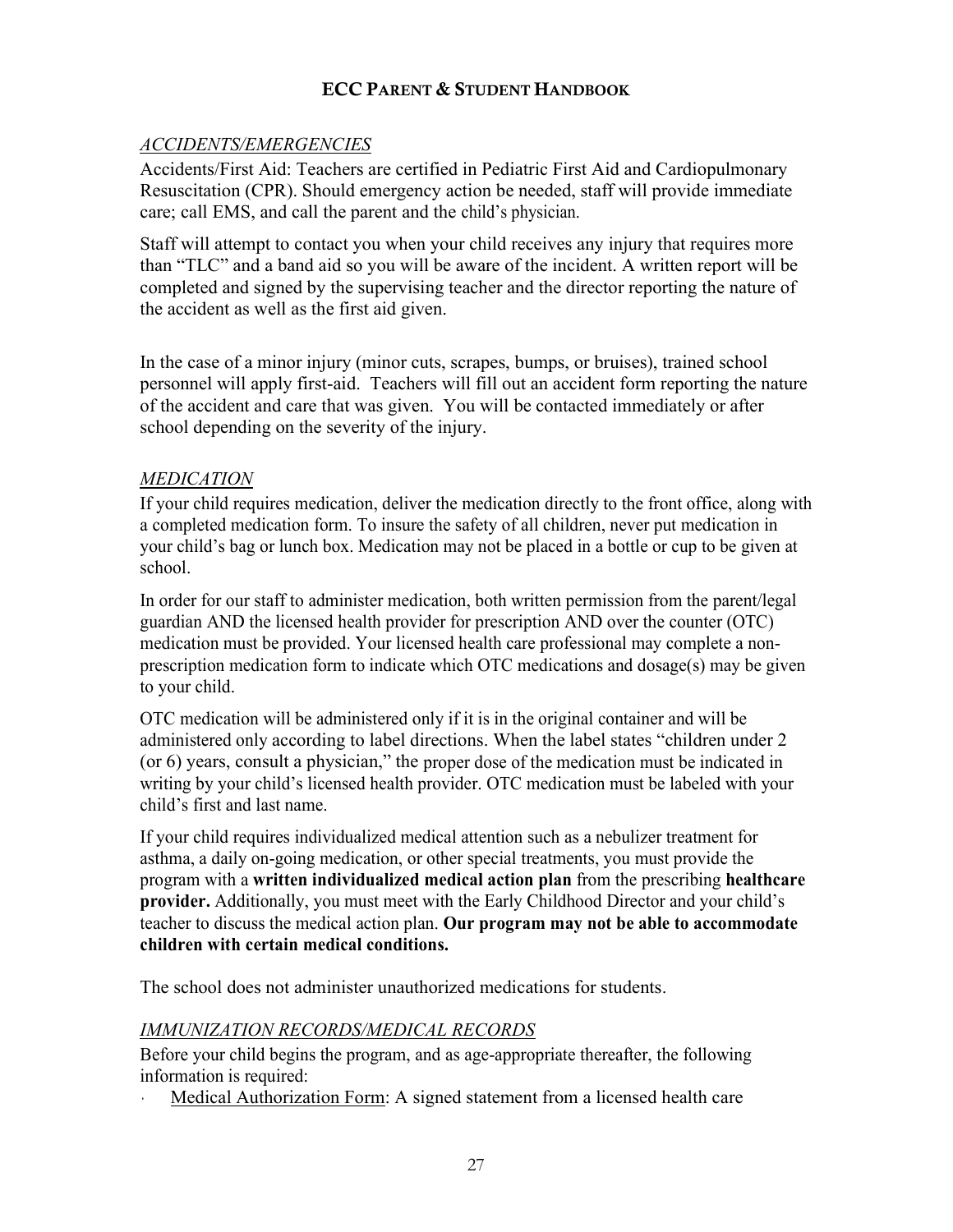professional who has examined your child within the past year, indicating your child is able to take part in the school program. Results of health examinations must show up-todate immunizations and screening tests with an indication of normal or abnormal results and any follow-up required for abnormal results.

If your child is overdue for any routine health services, you must provide evidence of an appointment for those services before the child's entry into the program and as a condition for remaining enrolled in the program.

Immunization Records: Health records must document the dates of services to show that your child is current for routine screening tests and immunizations according to the schedule recommended by the American Academy of Pediatrics (http://pediatrics.aappublications.org/content/129/2/385.full)

In the case which your child is under-immunized because of a medical condition (documented by a licensed health professional) your child will be excluded promptly if a vaccine-preventable disease to which children are susceptible occurs in our program.

We will only accept medical wavers for immunization.

## MANDATED DFPS POSTINGS

### ANTI-VIOLENCE POLICY

In an effort to reduce violent or aggressive play, toys, clothing, and paraphernalia that instigate aggressive play may not be sent or worn to school. These items include, but are not limited to: toy weapons and war figures. Please use your best judgment when dressing children and purchasing lunch boxes and backpacks.

## CHILD ABUSE AND NEGLECT

The following information concerning child abuse and neglect is provided for your review. We are required by law to report suspected abuse or neglect to the Texas Department of Family and Protective Services. The program is required by law to cooperate with any investigation of child abuse or neglect. You will be notified if your child is questioned as part of the investigation.

There are three kinds of child abuse:

- Physical abuse inflicting bodily injury on a child (beating, burning, etc.)
- Sexual abuse using a child in or exposing her/him to sexual activities, with or without the child's consent
- Emotional abuse demanding that the child do more than he/she is able to do, severely criticizing or humiliating her/him for not living up to a demand, or placing upon the child such unclear requirements that the child cannot understand what he/she is supposed to do.

There are at least two kinds of child neglect:

- Physical neglect failure to provide sufficient food, clothing, shelter, or medical care; failure to provide adequate education, guidance or supervision
- Emotional neglect failure to give a child the love and affection he/she needs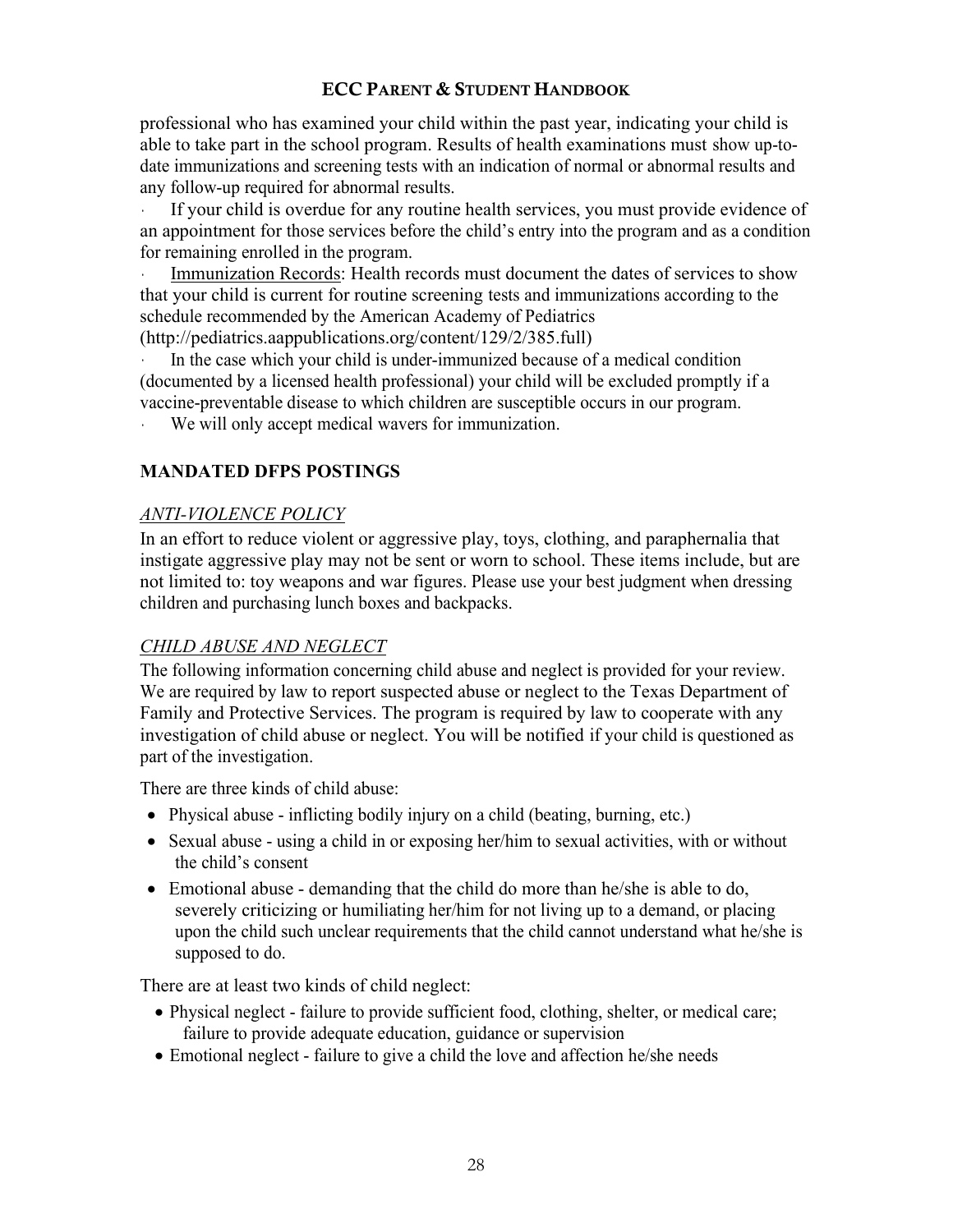# PROFESSIONAL CONFIDENTIALITY

We take confidentiality seriously at TDS and all staff and board members abide by the regulations specified in §746.601 by the Texas Department of Family and Protective Services (Child Care Licensing). A copy of the document can be obtained from the school office. We will not only make every effort to protect the confidentiality of your child and family but also the confidentiality of every other child, family, and staff member of TDS.

Confidential files, including enrollment, medical, and incident forms, and other records of each child, are kept in a locked filing cabinet in the main office. Parents must grant written authorization for files to be reviewed by TDS staff, representatives from licensing, and the health department. In addition, permission must be granted on the Permission to Access Files Form to other individuals, such as therapists or other specialists, who may have access to your child's files. A copy of this authorization is kept inside the child's individual file.

Each child's current ongoing Assessment Portfolio consisting of work samples, anecdotal observations, notes, developmental screenings, and/or checklists will be kept locked in the child's current classroom.

At times, other schools, therapists, and/or other professionals may request information about your child as part of an enrollment process or while providing care for your child/family. Such information will only be provided with additional written permission from the parent or guardian.

# NAPTIME/SLEEPING ARRANGEMENTS

All children are required to rest quietly for a period of time as mandated by TDFPS Minimum Standards. The children have participated in a busy morning filled with numerous activities, and all ages need time to relax their bodies. Early risers and non-nappers will be provided quiet activities, such as books or puzzles, after approximately 30 minutes of nap or quiet time. EC1 students and any other nappers must furnish their own nap mats. Crib size sheets and blankets may also be included for the child's comfort and warmth.

## NOTIFICATION OF ABSENCES

Please notify the School Office if your child is not coming to school for any reason. There are no make-ups for absences.

# OUTDOOR PLAY

Outdoor play is an important element of the program. Children will play outdoors daily, weather, air quality and environmental safety permitting. Children benefit from experiencing many kinds of weather conditions. The American Academy of Pediatrics supports outdoor play even in extremely cold weather. In extremely hot weather, outdoor play is limited and drinking water is offered frequently to the children. If conditions prevent outdoor play, similar large motor activities will be provided. Ample clothing should be provided by families in case of cold weather. Layering your child's clothing is desirable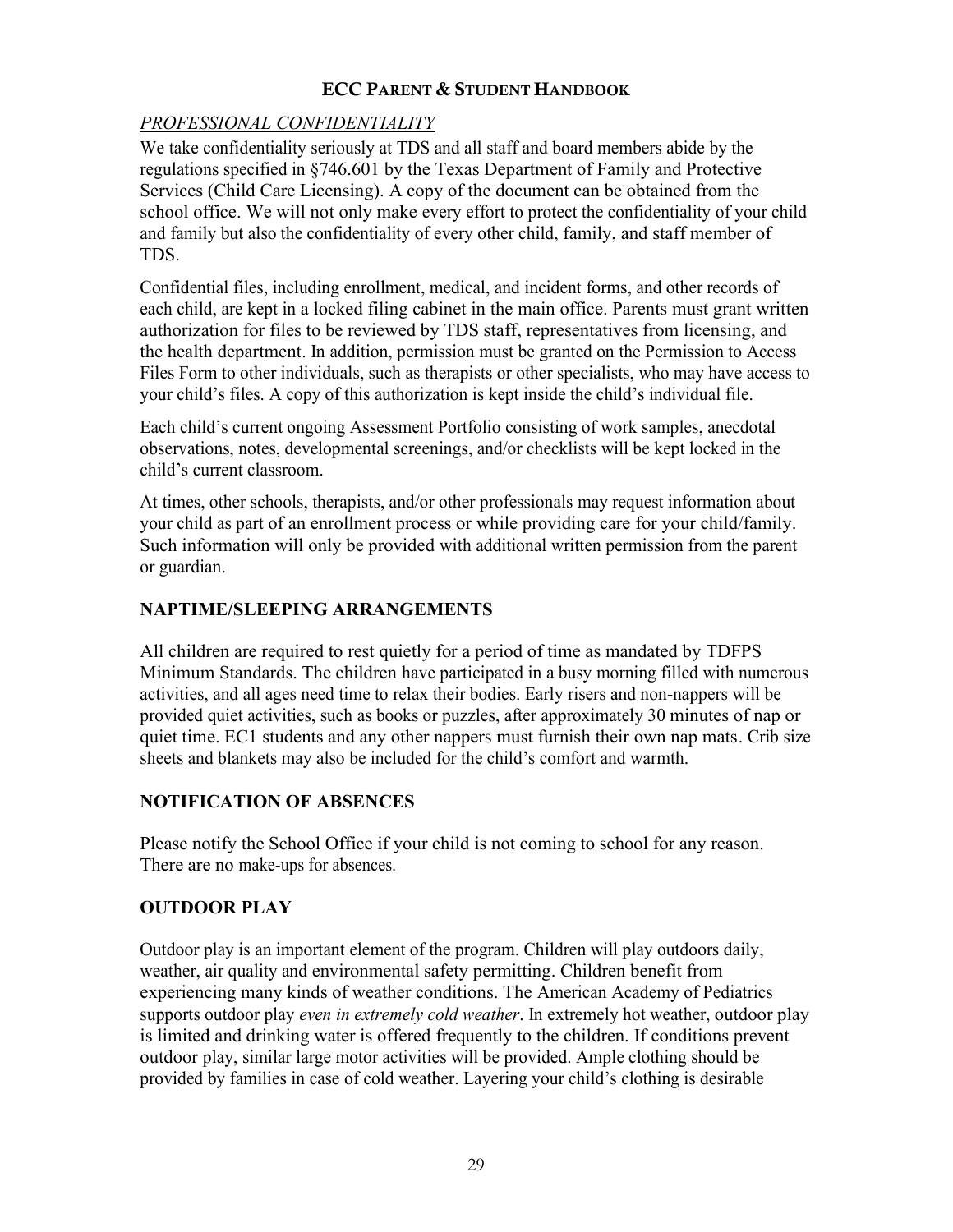during cold weather, so he/she may adjust clothing to maintain a comfortable body temperature.

Our playgrounds offer some shade as well as sun. Children should wear sun-protective clothing, such as hats or sunglasses, and sunscreen or sun block. Parents may choose to apply sunscreen or sun block for outdoor play.

When public health authorities recommend use of insect repellants due to a high risk of insect-borne disease, only repellents containing DEET can be used with parental permission. Staff can apply insect repellent no more than once a day and only with written parental permission. All insect repellant and sunscreen must be kept in a locked cabinet in the classroom and cannot be kept in your child's cubby or bag.

# PARENT CUSTODY ISSUES

We require documentation regarding which parent has legal custody in the case of separation or divorce. If there is no legal documentation, then both parents have the right of access to TDS records and pick-up of their children. It is the responsibility of the custodial parent to provide legal documentation verifying custody arrangements. Custodial parents are responsible for notifying the TDS, in writing, of any special circumstances with regard to the rights and obligations of the non-custodial parent. This includes providing written permission for the non-custodial parent to pick up a child on a regular basis or for a special occasion. Any court orders affecting the care and pick-up of the child at school must be submitted to the school office with the relevant areas highlighted. In case of conflicts, the proper authorities will be contacted.

# PERSONAL ITEMS FROM HOME

Children may bring from home personal items that are necessary for their security during special times of the day such as separation from parent and naptime. They will be asked to keep such items in their cubby when not necessary for their security.

Please leave toys at home. It is difficult to share favorite toys and sad when they are broken or lost. However, we encourage children to bring books, pictures, or other items that have educational value, especially those things related to the current theme. Candy, gum, toy weapons and any toys that promote violence are not allowed at school at any time.

## **PHOTOGRAPHY**

The TDS Preschool reserves the right to take photographs of classrooms and students for educational, promotional, and fundraising purposes.

# SAFETY/SECURITY/ACCESS

The safety and security of children is our top priority. All doors remain locked. Only individuals with children in our program, prospective parents, and special visitors are allowed admittance to our department. Visitors must sign in and out and wear a visitor badge.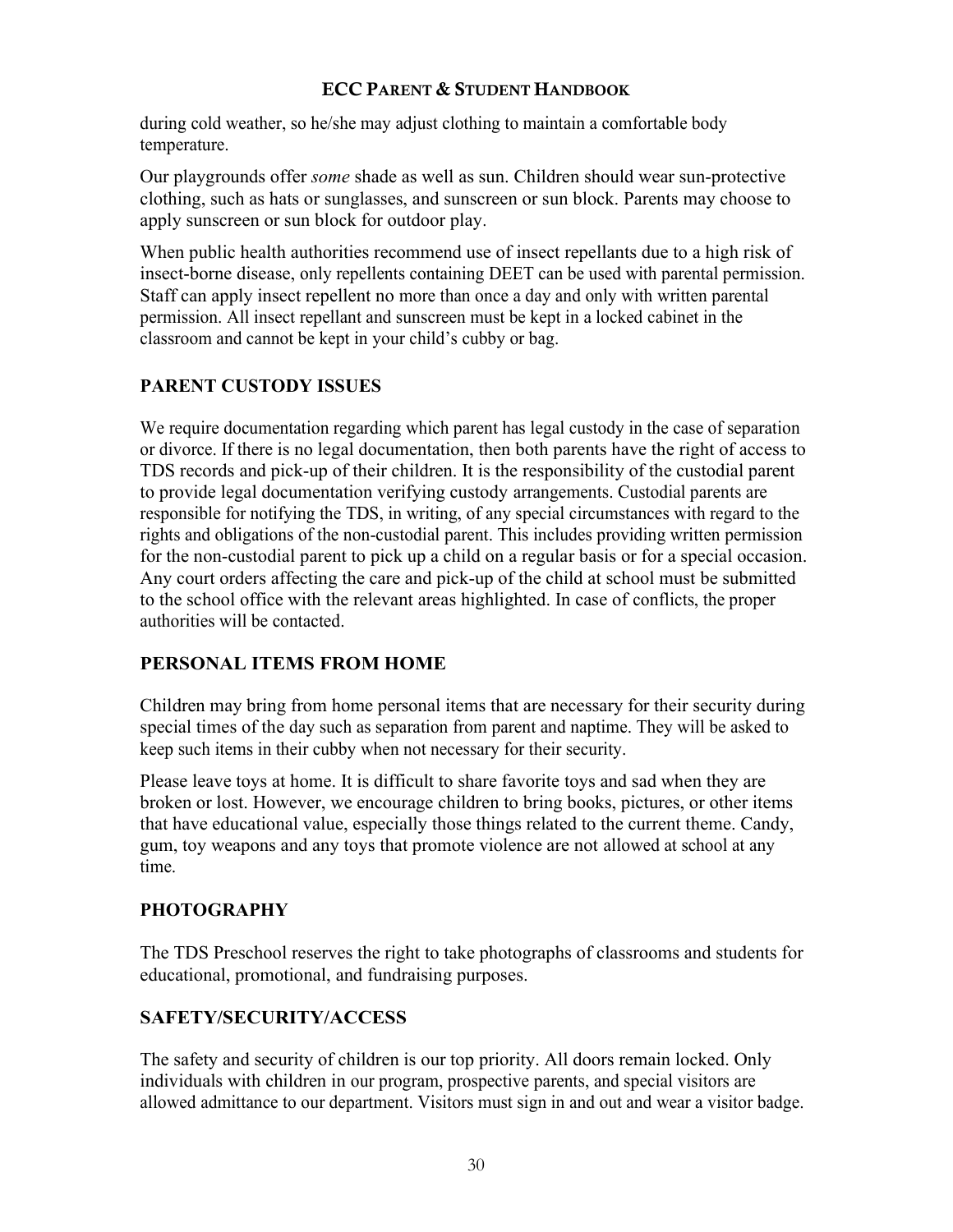Unknown individuals will be asked to show picture identification and to state the purpose of their visit before gaining admittance.

Surveillance cameras outside are provided to monitor the doors and the facility.

Additionally, drugs, firearms, weapons, and other items deemed dangerous are not permitted on the premises at any time.

## SANITATION AND CLEANING

The classroom floors and bathrooms are cleaned and sanitized every evening. The carpets in all classrooms are cleaned monthly or sooner, if needed. Teaching staff sanitize the classroom tables, furniture, sinks, faucet and toilet handles, and other areas of the classroom on a daily basis and as needed throughout the day. Toys and mouthed items are washed and sanitized daily with a diluted bleach solution. Washable toys, pillows, etc., are washed in the preschool classrooms periodically.

# SPEECH/HEARING/VISION SCREENING

All children who turn four years of age by September of each school year are required by the State Health Department to have a hearing and vision screening by a licensed physician, qualified professional or certified screener. The screenings are administered each year at school. Reports are sent home for any screenings that suggest a need for additional evaluation.

Screenings for preschool and pre-kindergarten programs are conducted in the fall by trained specialists. This evaluation screening is included in your registration fee. The information is compiled and distributed to you as soon as possible. When a follow-up is indicated, a meeting can be scheduled between the specialists, preschool staff and parents to review findings and discuss appropriate action. The screening results merely indicate that an area of development is on age-appropriate skill level, requires future monitoring and/or a more thorough evaluation. For the children who require professional guidance in reaching the age-appropriate skill level, we will provide space for specialists to meet with your child. Should professional guidance be required, the child's parents are financially responsible for the additional services and should contract directly with the specialist.

## SMOKING

Smoking outside and within the TDS building is prohibited at all times.

## STAFF TRAINING

In addition to regular in-service training sessions, Torah Day School staff will have at least one clock hour of annual training focused on prevention, recognition, and reporting of child abuse and neglect, including: (1) Factors indicating a child at risk; (2) Warning signs indicating that a child may be a victim of abuse or neglect; (3) Internal procedures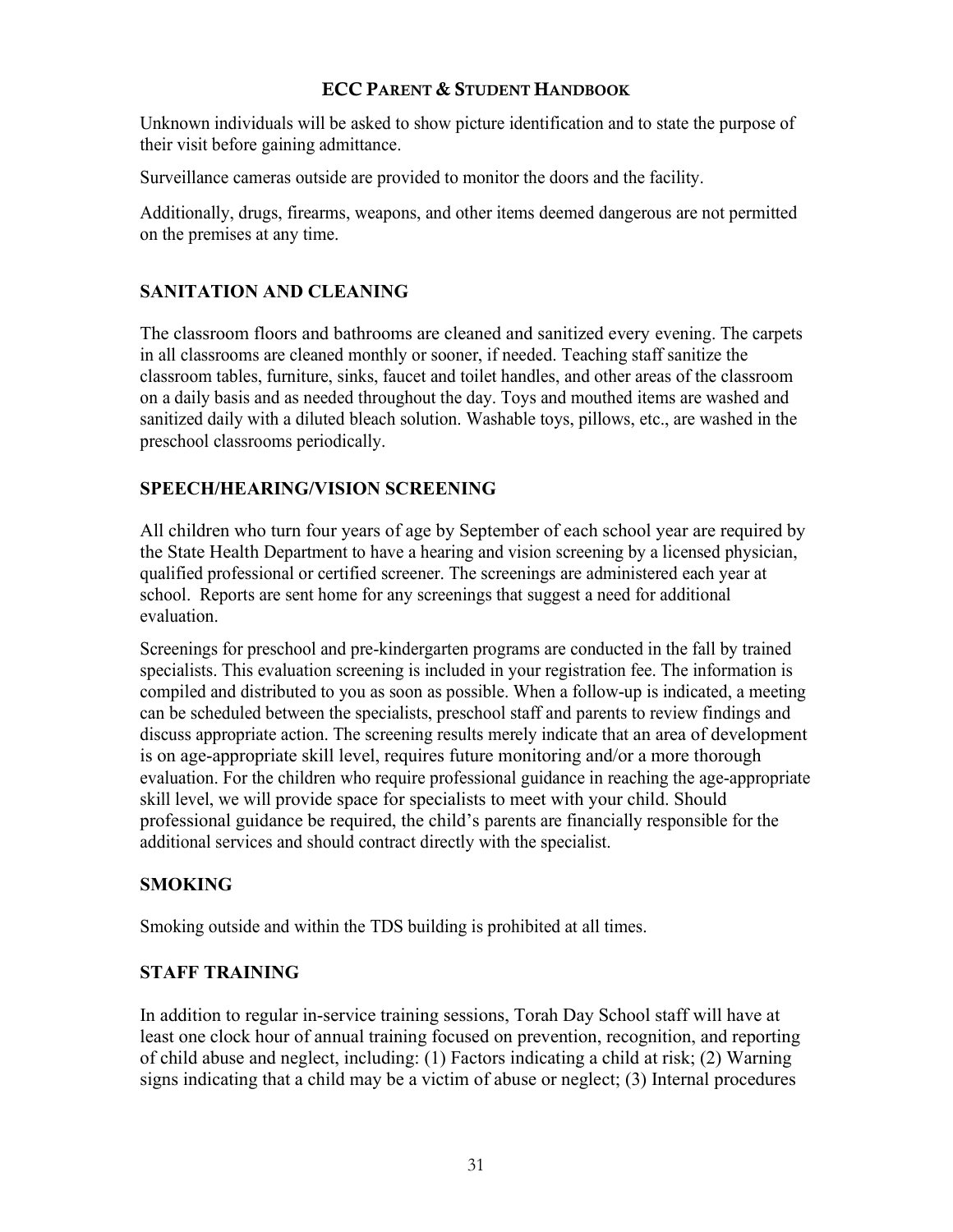for reporting cases of neglect and abuse; (4) Community organizations that have training programs available to childcare center staff members, children, and parents.

Parents can report abuse or neglect at any time by calling: 1-800-252-5400

## SPECIAL EVENTS

Our program will schedule special activities and events throughout the year. Some of the special activities/events may include: Grandparents' Day, community visitors, holiday stations, Chanukah party and Purim carnival.

# TERMINATION OF ENROLLMENT

A family may be asked to leave the program for any of the following reasons:

- Determination that the program cannot meet the needs of the child or family
- Lack of cooperation between parent and administration/staff
- Inability of parents/guardians to adhere to TDS policies and or procedures
- Inability or unwillingness to adhere to payment plans

# TIPS FOR SUCCESS

· Set a reasonable and consistent bedtime.

· Allow sufficient time for breakfast so your child arrives at school feeling relaxed and not hungry.

· Limit sugary foods.

· Help your child arrive at school on time.

· Inform the teacher if something is going on at home (illness of a family member, extended absence of a parent, etc.) that might affect your child.

- Inform the school when you will be away from home and your child will be in the care of another adult. This is important in the event of transportation problems or emergencies.

Frequently, children are given information in the form of notes or memos to be taken home. Please check your child's lunchbox and/or backpack daily to ensure that you do not miss out on any important information. Some information is also sent home via email. Please keep your e-mail address current with the school office and your child's teachers.

Effective communication is essential to your child's education. Feel free to contact the school about any matter. You are encouraged to discuss any questions or concerns with your child's teacher. If you have further questions or concerns, please discuss them with Mrs. Lazaroff or Mrs. Kaufmann.